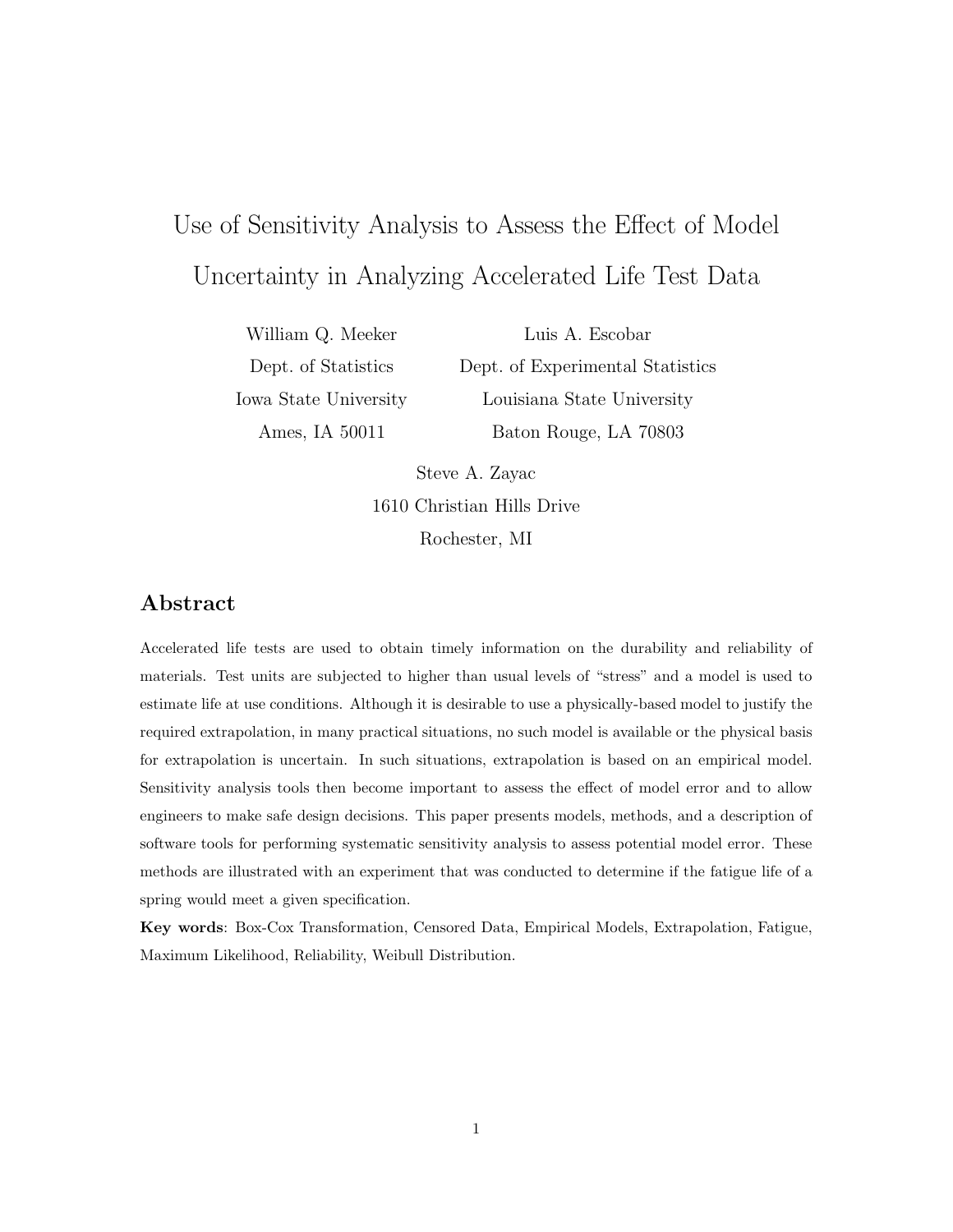### **1 Introduction**

#### **1.1 Background**

Product engineers needed information about the reliability of a spring in order to assess trade offs and to make design decisions for a product. In general, there is a tradeoff between the amount of displacement allowed in the motion of the spring and performance of the product. More displacement leads to higher performance but shorter fatigue life. A large experiment was conducted to determine if a new processing method would improve fatigue life of the spring and to obtain a quantitative description of the displacement-life relationship.

In order to protect proprietary data and information, we generated simulated data from the fitted model for the original application, modified the scale of the data, and changed the name of one of the experimental factors. Largely, however, the nature of the application is the same as the original.

#### **1.2 The experiment**

A sample of 108 springs, divided equally between the new and the old processing method, were tested until failure or 5000 kilocycles (which ever came first). Two other factors, processing temperature and stroke displacement (distance that the spring was compressed in each cycle of the test) were varied in a two by three factorial arrangement with replication. Thus the overall experiment was a  $2 \times 2 \times 3$  factorial, and the assignment of units to levels of stress and run order were randomized. From this experiment, the engineers could develop a regression relationship to describe the effects that the experimental variables have on spring life. Stroke displacement was used as an accelerating variable. Nominal processing temperature and use conditions for these springs are 600<sup>°</sup>F and a stroke displacement of 20 mils, respectively (a mil is 1/1000 of an inch).

The goal of the experiment was to determine if the new processing method was better than the old method and to see if the spring would have a B10 life (the time by which one expects 10% of the devices to fail) equal to at least 500 megacycles (500,000 kilocycles) at use conditions. This customer specification would imply that no more than 10% percent of the springs would fail before the end of the technological life of the product in applications where the displacement would be 20 mils. If the specification cannot be met, then the product engineers want to know the amount of displacement that would be safe to use (the spring could still be used in the product by limiting displacement with some loss of product performance).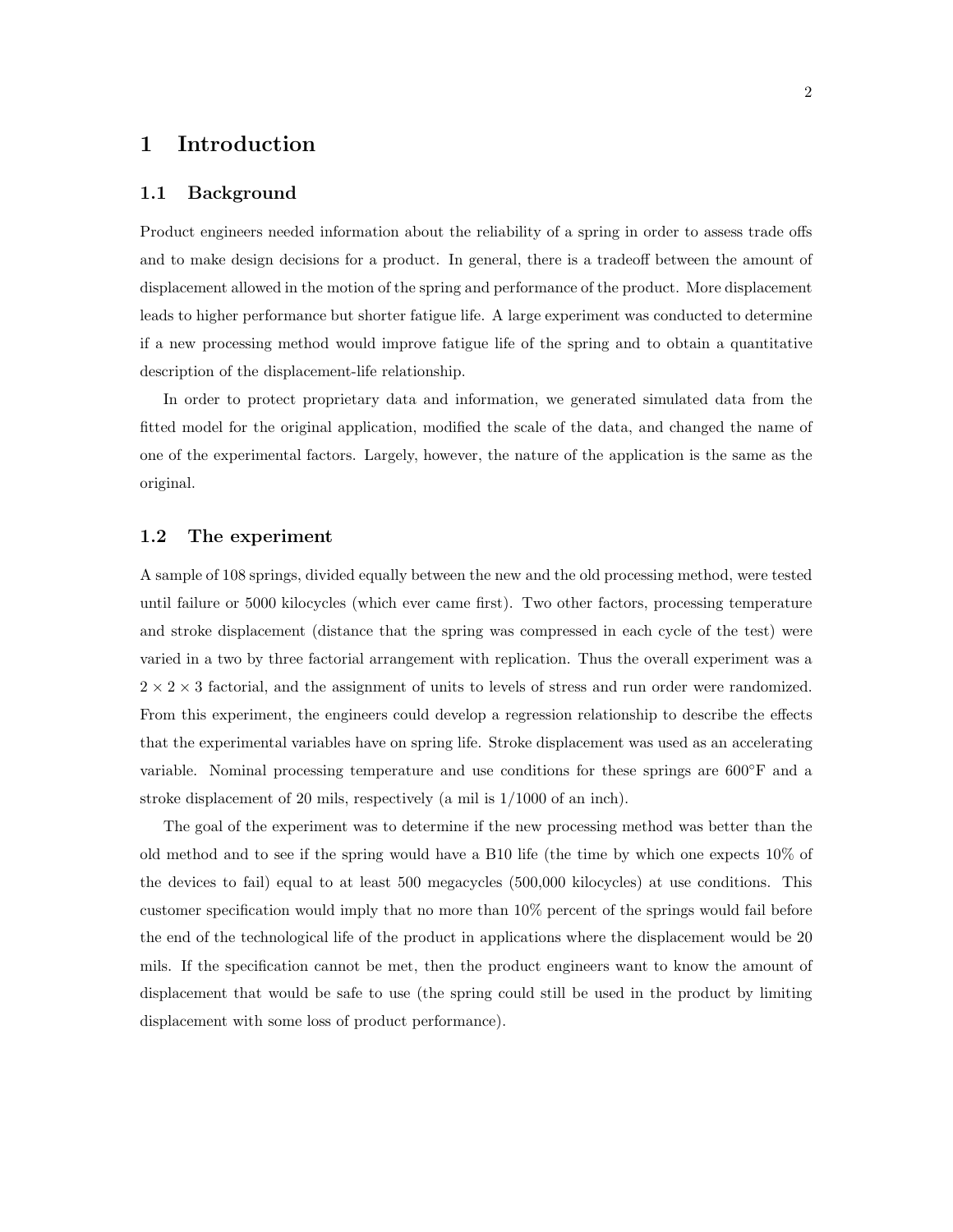

Figure 1: Pairs plot of the spring accelerated life test data.

#### **1.3 The data**

The data from the spring accelerated life test are given in Table 4 in Appendix B. Time is in units of kilocycles to failure. The explanatory variables are Temp in degrees Fahrenheit, Stroke in mils, and the class variable Method which takes the values New or Old. Springs that had not failed after 5000 kilocycles were coded as "Suspended." Note that at the condition 50 mils, 500°F, and the New processing method, there were no failures before 5000 kilocycles. All of the other conditions had at least some failures and at five of the twelve conditions, all of the springs failed. At some of the conditions, one or more of the springs had not failed after 5000 kilocycles. When the number of censored observations at a condition is greater than one, it appears in the data matrix only once, with the Number column indicating the multiplicity.

Figure 1 is a pairs plot of the spring accelerated life test data. The open triangles indicate rightcensored observations. The plot provides a visualization of the experimental layout. Also, the plot of Kilocycles versus Method suggests that springs manufactured with the NewMethod have longer lives.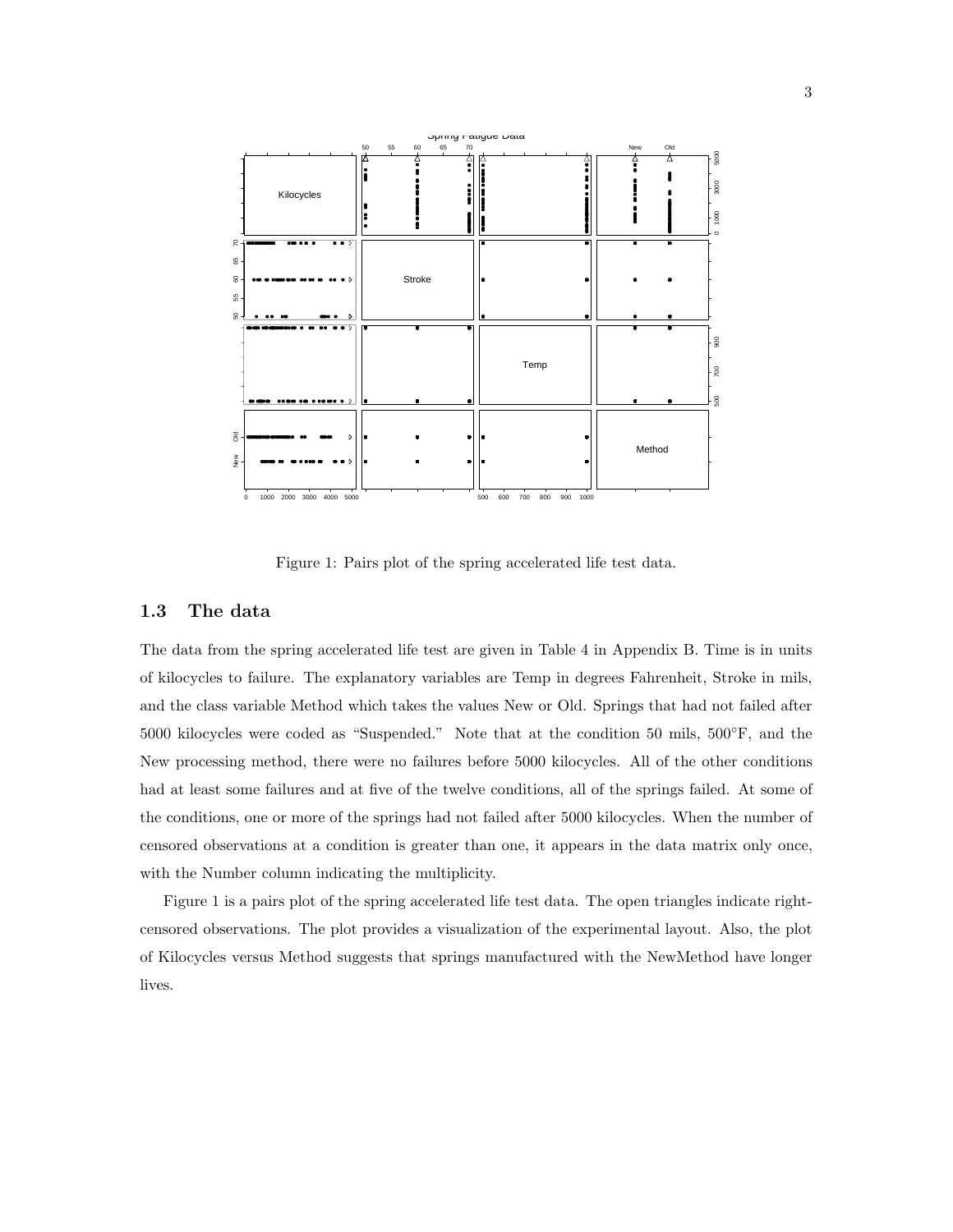#### **1.4 Related literature**

Nelson (1990) comprehensively discusses useful models and statistical methods for accelerated testing. This is an important reference and many of the ideas presented in this paper are implicit in Nelson's extensive treatment of this subject. Chapters 18-22 of Meeker and Escobar (1998) provide some materials that complement Nelson (1990). Wu and Hamada (2000) and Condra (2001) are other useful references on the use of designed experiments to improve product reliability.

#### **1.5 Overview**

Section 2 describes some initial analyses of the accelerated life test data, allowing an assessment of some of the important model assumptions. Section 3 illustrates the fitting of a response-surface acceleration model. Section 4 studies carefully the effect that Stroke displacement has on spring life, including various sensitivity analyses of model assumptions. Section 5 makes concluding remarks and outlines some possible areas for further work.

#### **1.6 Software**

The analyses here were done with SPLIDA (SPlus Life Data Analysis), a collection of S-PLUS functions with a graphical interface (GUI), designed for the analysis of reliability data. The most up-to-date version of SPLIDA can be downloaded from www.public.iastate.edu/˜splida. Although some of the basic analyses might be possible in advanced statistical packages like JMP, SAS, or MINITAB, the sensitivity analysis would probably require programming.

## **2 Weibull Distribution and Initial Data Analysis**

#### **2.1 Individual analyses at each factor-level combination**

Analysis of accelerated life test data usually begins by fitting, individually, one or more distributions to data from each factor-level combination (or, more precisely, at those combinations where there were failures). We will illustrate fitting models based on the Weibull distribution. Other distributions were also investigated (details are not given here), but the Weibull seemed to provide the best fit to the data.

The Weibull distribution cdf is

$$
F(t) = \Pr(T \le t; \eta, \beta) = 1 - \exp\left[-\left(\frac{t}{\eta}\right)^{\beta}\right], \quad t > 0.
$$
 (1)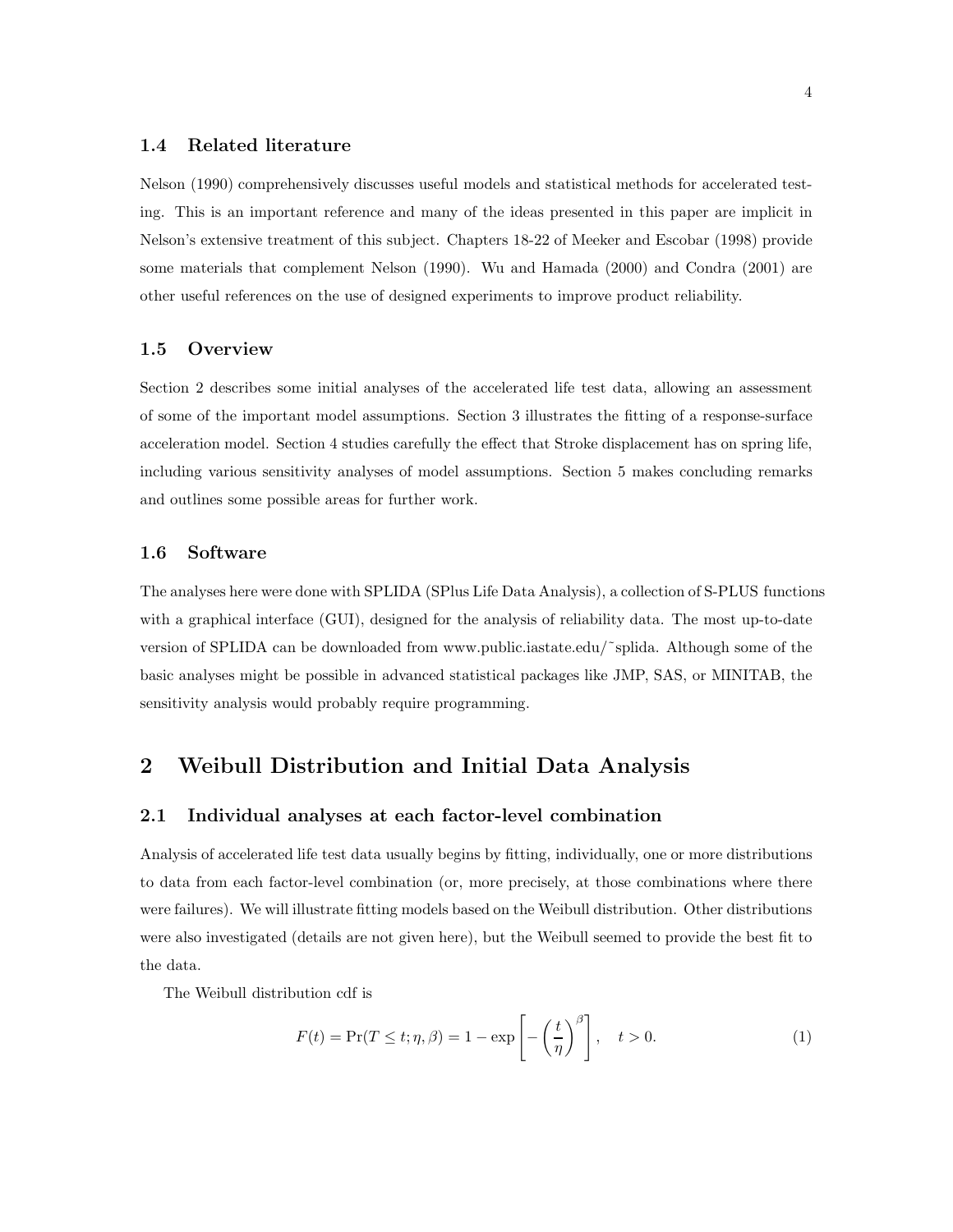In this parameterization,  $\beta > 0$  is a shape parameter and  $\eta > 0$  is a scale parameter as well as the approximate .632 quantile. The practical value of the Weibull distribution stems from its ability to describe failure distributions with many different commonly occurring shapes. See Section 4.8 of Meeker and Escobar (1998) for more information.

The Weibull distribution is a log-location-scale distribution. In particular, the logarithm of a Weibull random variable has a smallest extreme value distribution with location parameter  $\mu =$ log(*η*) and scale parameter  $\sigma = 1/\beta$ . In this form, the Weibull cdf is

$$
F(t; \mu, \sigma) = \Phi_{\text{sev}} \left[ \frac{\log(t) - \mu}{\sigma} \right], \quad t > 0 \tag{2}
$$

where  $\Phi_{\text{sev}}(z)=1 - \exp[-\exp(z)]$  is the cdf of the standardized  $(\mu = 0, \sigma = 1)$  smallest extreme value distribution. This parameterization is more convenient for regression modeling of simple relationships between log life and explanatory variables (log-linear models). For more discussion of log-location-scale distributions and log-linear models, see Chapters 4 and 17, respectively, in Meeker and Escobar (1998).

Maximum likelihood (ML) estimation is the standard method for parameter estimation with censored data. In large samples, ML estimators have desirable statistical properties. These methods as described in detail in Chapters 8 and 17 of Meeker and Escobar (1998) and Nelson (1990). Figure 2 is a Weibull probability plot showing individual ML fits for each of the 11 factor-level combinations that had failures. The straight lines on the plots are the individual ML estimates of the cdf at each factor-level combination. The differing slopes of the lines correspond to the differing Weibull shape parameter estimates. The steeper slopes correspond to conditions that had less spread in the data. Figure 3 provides the same information, but without the legend and with the plot axis chosen to show the data with better resolution. The ML estimates of the Weibull parameters and corresponding standard errors are given in Table 1 for each condition.

#### **2.2 Individual analyses with common Weibull shape parameter**

Commonly used regression models for accelerated life tests assume that the scale parameter  $\sigma = 1/\beta$ does not depend on the explanatory variables. Meeker and Escobar (1998) show how this simple model is implied by simple physical/chemical based models (e.g., a one step chemical degradation reaction). On the other hand, it is easy to find counter examples to this model, both in physical theory and in data (e.g., Pascual and Meeker, 1999). In any case, it is important to assess the adequacy of this model assumption. To do this, we fit a model with a separate distribution for each test condition where there were failures, but with a common Weibull shape parameter. We call this the "floating scale model." Fitting the floating scale model is similar to the traditional one-way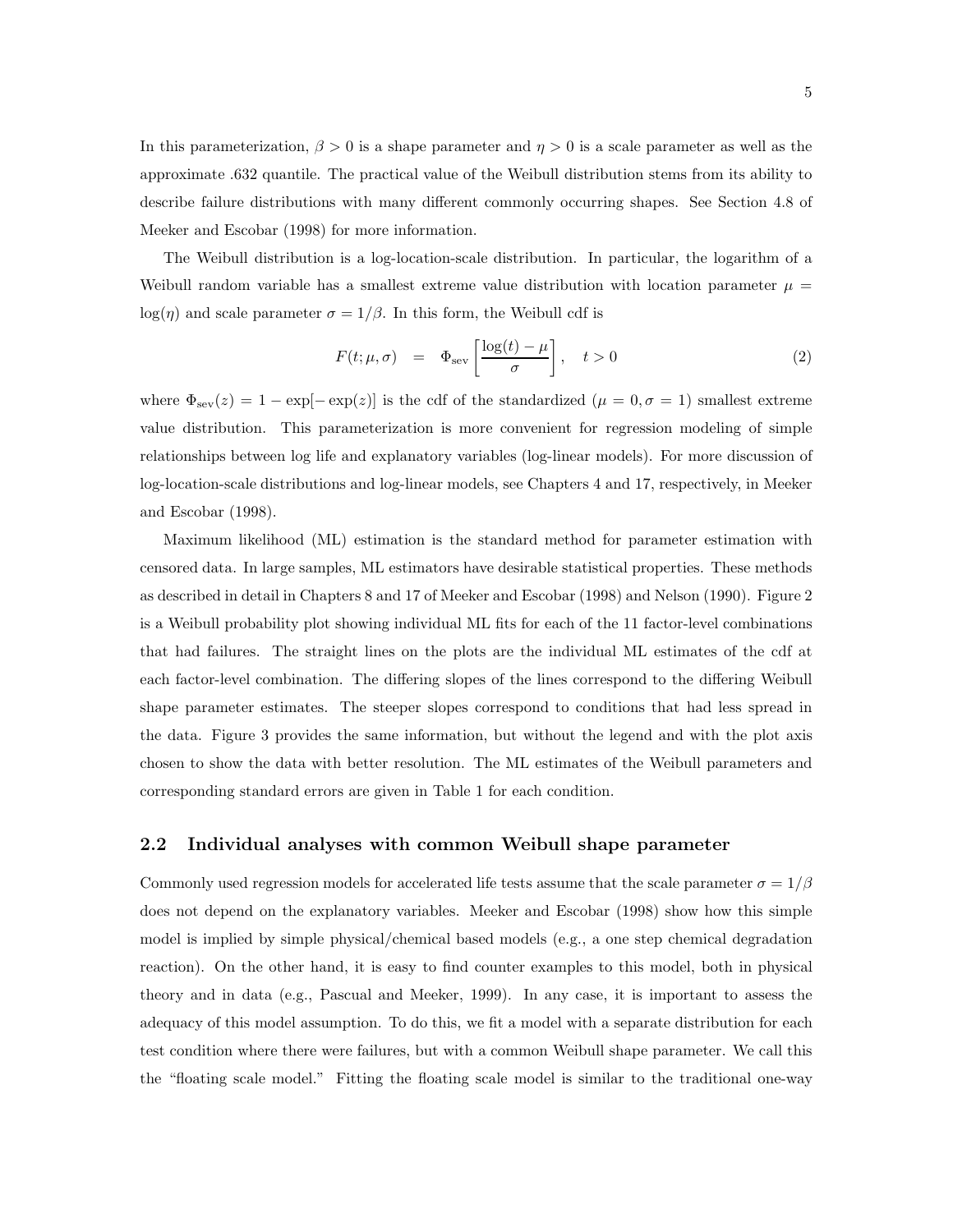

Figure 2: Weibull probability plot of the spring accelerated life test data with individual ML estimates of  $F(t)$  and legend.

Spring Fatigue Data



Figure 3: Weibull probability plot of the spring accelerated life test data with individual ML estimates of  $F(t)$  using data-defined Kilocycles axis and no legend.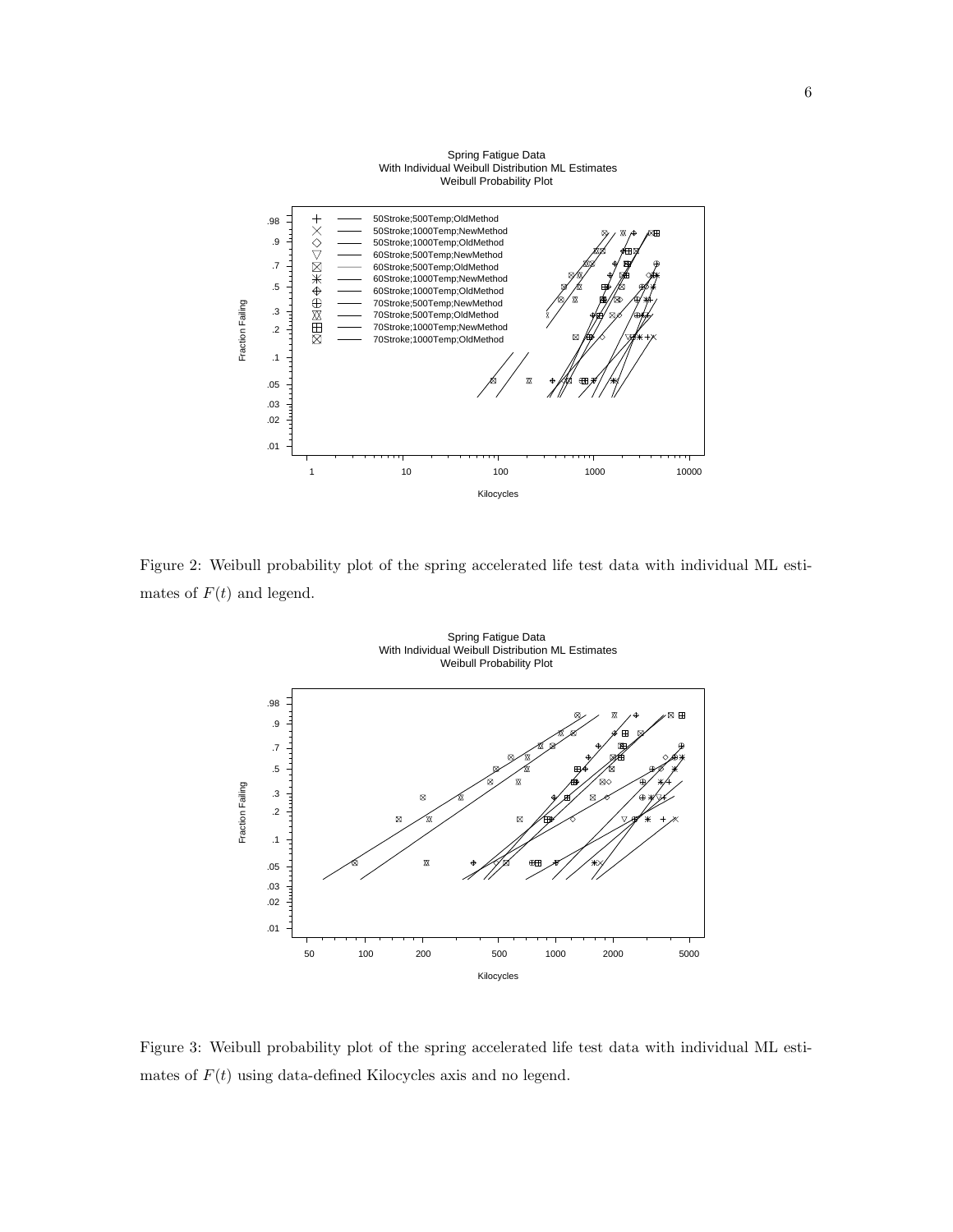Table 1: Weibull ML estimates of the individual parameters  $(\eta, \beta)$  at distinct factor-level combinations for the spring accelerated life test data.

Spring Fatigue Data Maximum likelihood estimation results: Response units: Kilocycles Weibull Distribution

|                | Stroke, Temp, Method Log likelihood |          |                               |                     |             | eta se_eta beta se_beta |
|----------------|-------------------------------------|----------|-------------------------------|---------------------|-------------|-------------------------|
| $\mathbf{1}$   | 50Stroke; 500Temp; NewMethod        | NA       | NA                            | NA                  | NA          | NA                      |
| $\overline{2}$ | 50Stroke; 500Temp; OldMethod        | $-39.85$ |                               | 6639.6 2122.7 1.868 |             | 0.8845                  |
|                | 3 50Stroke; 1000Temp; NewMethod     |          | $-21.59$ 11104.8 7802.6 1.723 |                     |             | 1.1772                  |
|                | 4 50Stroke; 1000Temp; 01dMethod     | $-56.45$ |                               | 4430.4 1446.9 1.265 |             | 0.4536                  |
| 5              | 60Stroke;500Temp;NewMethod          |          | $-31.17$ 10101.2 6480.1 1.236 |                     |             | 0.6723                  |
| 6              | 60Stroke; 500Temp; OldMethod        | $-74.39$ | 2193.1                        | 372.5 2.067         |             | 0.5406                  |
|                | 7 60Stroke; 1000Temp; NewMethod     | $-55.10$ | 4781.6                        |                     | 677.9 2.920 | 1.0591                  |
|                | 8 60Stroke; 1000Temp; 01dMethod     | $-70.45$ | 1606.2                        | 228.4 2.466         |             | 0.6460                  |
| 9              | 70Stroke;500Temp;NewMethod          | $-63.58$ | 4169.5                        |                     | 700.5 2.250 | 0.7468                  |
| 10             | 70Stroke;500Temp;01dMethod          | $-67.43$ | 835.9                         | 194.1 1.521         |             | 0.3799                  |
|                | 11 70Stroke; 1000Temp; NewMethod    | $-74.49$ | 2108.8                        | 408.3 1.831         |             | 0.4420                  |
|                | 12 70Stroke; 1000Temp; 01dMethod    | $-66.08$ | 665.7                         |                     | 169.7 1.378 | 0.3730                  |

Total log likelihood= -620.6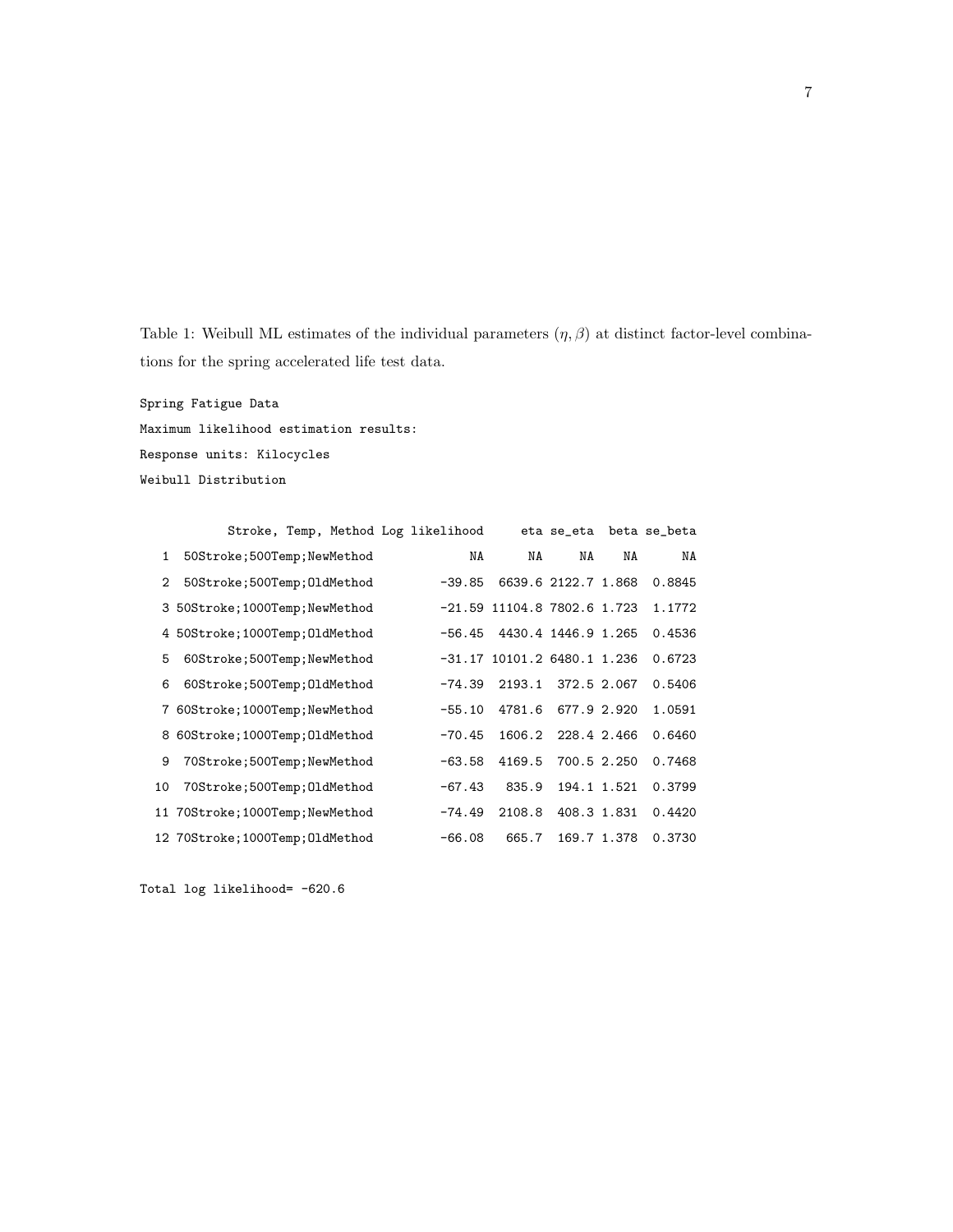

Spring Fatigue Data subset Estimable Subsets Model MLE Stroke;Temp;Methodclass, Dist:Weibull Weibull Probability Plot

Figure 4: Weibull probability plot of the spring accelerated life test data with individual ML estimates of  $F(t)$ , assuming a common Weibull shape parameter.

analysis of variance, but allows for censoring and distributions other than normal (or lognormal).

Figure 4 is a Weibull probability plot, similar to Figure 3, but with parallel lines, reflecting the common Weibull shape parameter in the floating scale model that was fitted to the data. The results of this model fit, including approximate 95% confidence intervals for the model parameters, are given in Table 2. The Intercept parameter estimate corresponds to the location parameter  $\mu$ at the baseline condition "60Stroke; 500Temp; NewMethod," which we denote by  $\mu_{\text{base}}$ . The other regression coefficients estimate  $\mu_i - \mu_{base}$  where the index i corresponds to each of the other factorlevel combinations (except for "50Stroke; 500Temp; NewMethod" where there were no failures). Table 2 also provides ML estimates of the common Weibull shape parameter  $\beta$  and  $\sigma = 1/\beta$ .

#### **2.3 Test for Weibull shape parameter homogeneity**

Comparing Figures 3 and 4 show some differences among the shape parameter estimates obtained from the individual ML fits and the ML estimate obtained from the floating scale model. A formal test can be used to see if the observed differences can be explained by natural variability under the floating scale model. From Tables 1 and 2, the total log likelihood values from the corresponding models are −620.6 and −623.9, respectively. The log likelihood ratio statistic for the comparison is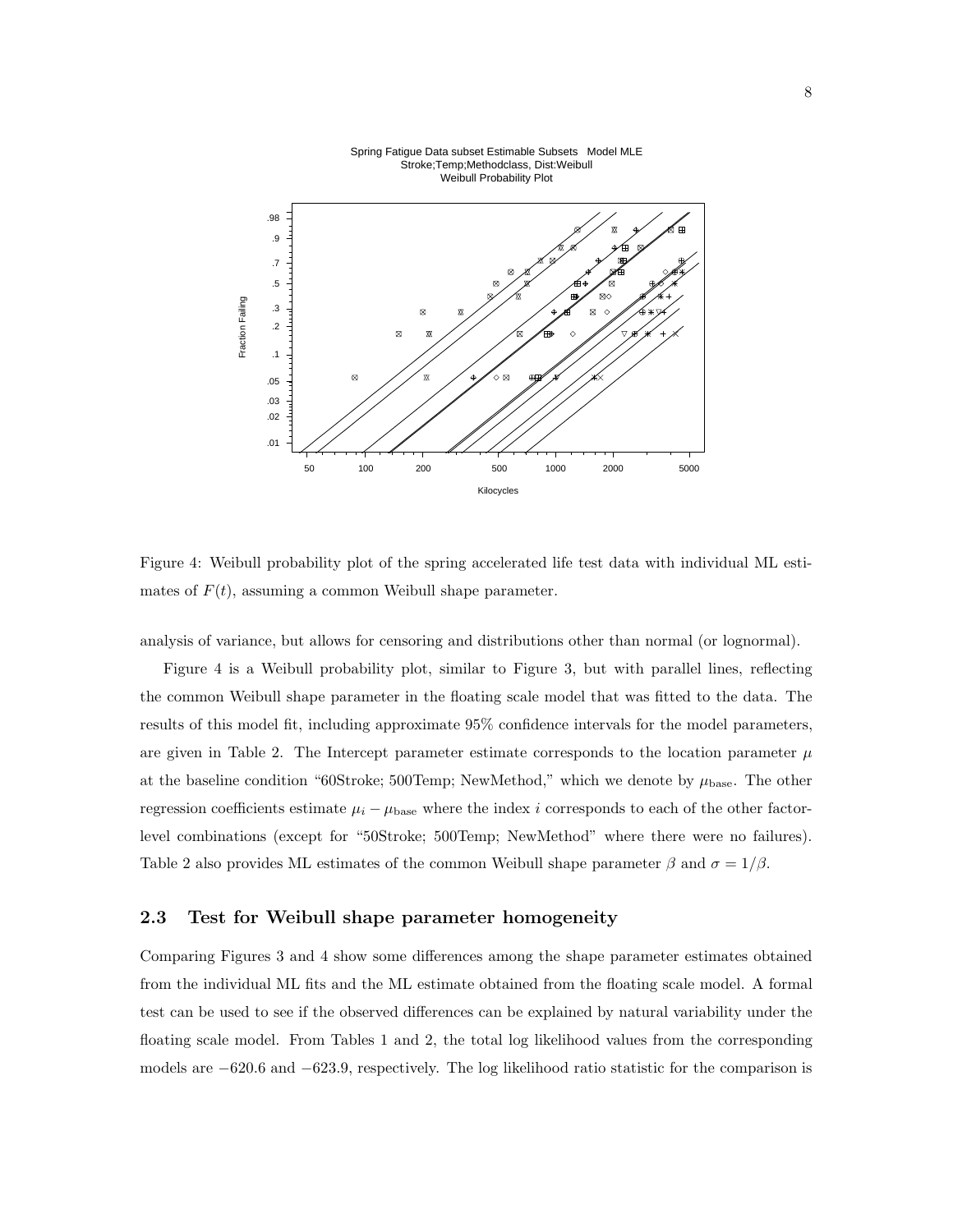Table 2: Weibull ML estimate of the floating scale model for the spring accelerated life test data

Spring Fatigue Data Maximum likelihood estimation results: Response units: Kilocycles Weibull Distribution Relationship(s) 1 StrokeTempMethod: class Model formula: Location ~ StrokeTempMethod Log likelihood at maximum point: -623.9

| Parameter |                                       |        |         | Approx Conf. Interval            |           |
|-----------|---------------------------------------|--------|---------|----------------------------------|-----------|
|           |                                       |        |         | MLE Std.Err. 95% Lower 95% Upper |           |
|           | Intercept                             | 8.9828 | 0.33058 | 8.3349                           | 9.6307    |
|           | 70Stroke;500Temp;NewMethod -0.6426    |        | 0.39322 | $-1.4133$                        | 0.1281    |
|           | 50Stroke; 500Temp; 01dMethod -0.1609  |        | 0.43220 | $-1.0080$                        | 0.6862    |
|           | 60Stroke; 500Temp; 01dMethod -1.3203  |        | 0.38343 | $-2.0718$                        | $-0.5688$ |
|           | 70Stroke; 500Temp; 01dMethod -2.2057  |        | 0.38629 | $-2.9628$                        | $-1.4486$ |
|           | 50Stroke;1000Temp;NewMethod           | 0.3113 | 0.51700 | $-0.7020$                        | 1.3246    |
|           | 60Stroke;1000Temp;NewMethod -0.4542   |        | 0.40150 | $-1.2412$                        | 0.3327    |
|           | 70Stroke; 1000Temp; NewMethod -1.3383 |        | 0.38483 | $-2.0925$                        | $-0.5840$ |
|           | 50Stroke;1000Temp;01dMethod -0.6151   |        | 0.40279 | $-1.4046$                        | 0.1743    |
|           | 60Stroke;1000Temp;0ldMethod -1.6525   |        | 0.38263 | $-2.4025$                        | $-0.9026$ |
|           | 70Stroke;1000Temp;01dMethod -2.4059   |        | 0.38573 | $-3.1619$                        | $-1.6499$ |
|           | sigma                                 | 0.5656 | 0.05429 | 0.4686                           | 0.6827    |
|           | weibull.beta                          | 1.7680 | 0.16970 | 1.4649                           | 2.1340    |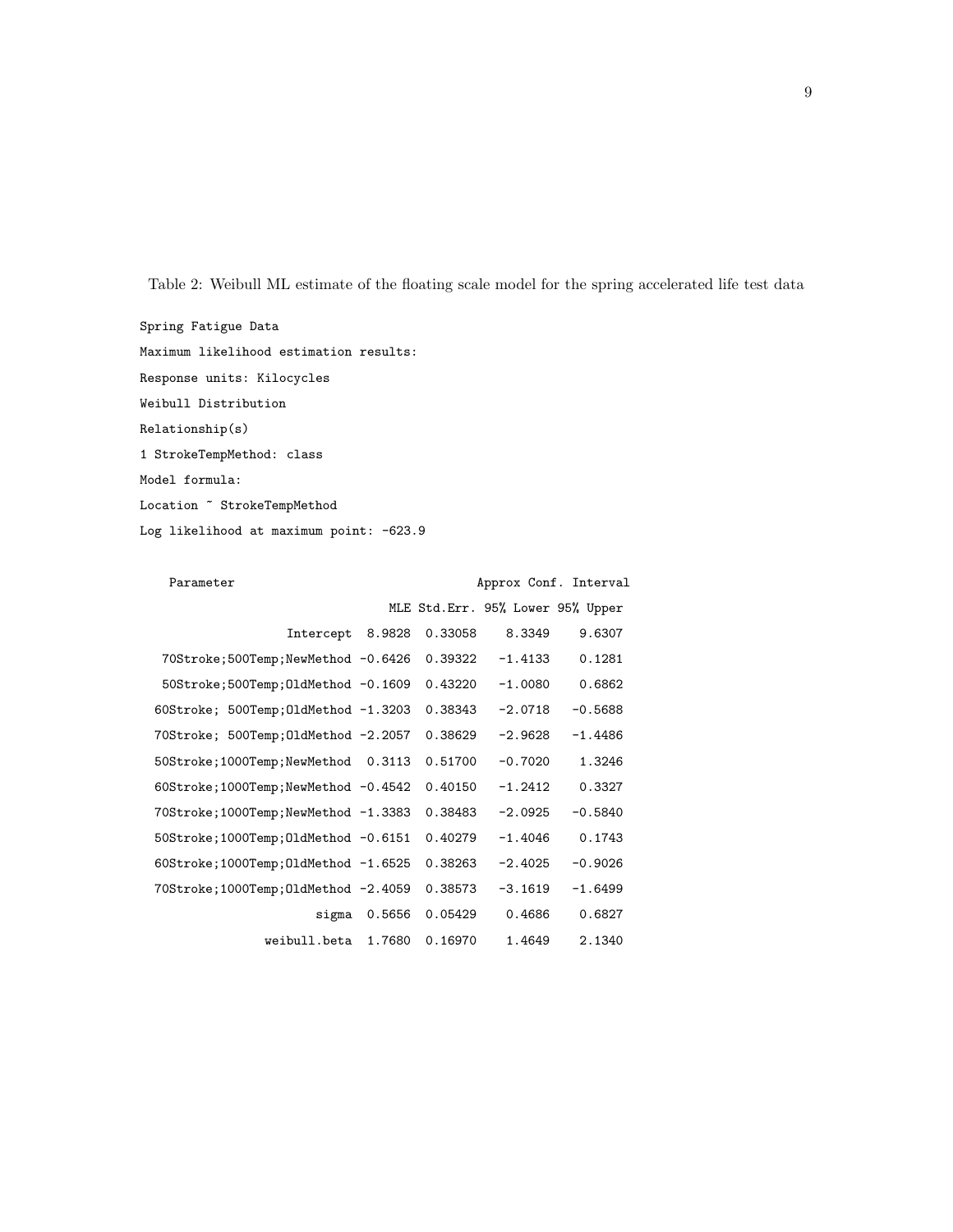$Q = 2 \times (-620.6 - (-623.9)) = 6.6$ . In large samples, under the null hypothesis that the Weibull shape parameter is the same in all groups, the log likelihood ratio statistic (under standard regularity conditions that are met here) has an approximate chisquare distribution with degrees of freedom equal to the difference in the number of parameters in the full and the reduced models. The difference in the number of parameters estimated in the two models (again ignoring the "50Stroke; 500Temp; NewMethod" combination where there were no failures) is  $22 - 12 = 10$  degrees of freedom. The the approximate p-value for the test comparing these two different models is  $Pr(\chi_{10}^2 > 6.6) = 0.237$ . This indicates that the differences among the slopes in Figure 3 can be explained by chance alone.

#### **2.4 Residual analysis**

Residual analysis is used to detect possible departures from a fitted model and is an important part of any regression analysis. Censoring complicates the analysis of residuals, but the ideas and methods are basically the same as those described in standard regression text books. Residual analysis for censored data is described specifically in Nelson (1973), Nelson (1990), and Meeker and Escobar (1998).

Figure 5 is a Weibull probability plot of the residuals for the floating scale model. This plot provides a clear assessment of the Weibull distributional assumption, pooling all of the available data after they have been standardized to a common scale. Assessment of the adequacy of the distributional assumption at this stage of the modeling process has the advantage that the assessment can be done without the influence and possible bias introduced by the structure of a regression model.

The knee in the lower tail of the distribution in Figure 5 results from deviation in the two smallest residuals. This kind of deviation can be expected from chance alone. This can be demonstrated by using Monte Carlo simulations like those described in Section 6.6.1 of Meeker and Escobar (1998). With repeated generation of pseudo-random Weibull samples, behavior like that seen in the lower tail of the distribution in Figure 5 is not uncommon. Thus it appears that the fatigue life data can be described adequately by a Weibull distribution.

A lognormal analysis (details not included here) also provided a reasonable fit to the data, but it is not as good as the Weibull fit.

## **3 Response Surface Model Analysis**

This section describes the construction and evaluation of a model that relates spring fatigue life to the factors in the experiment.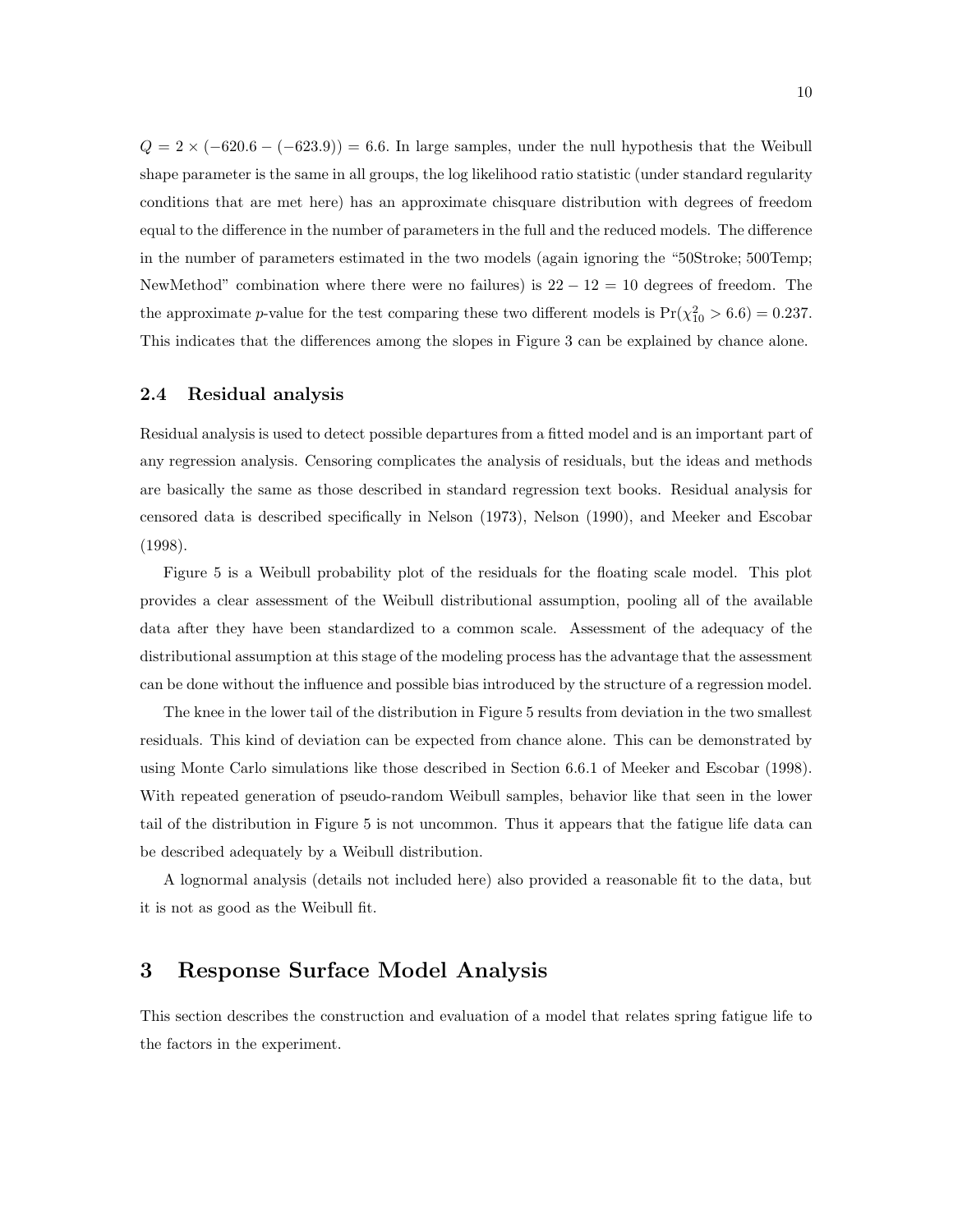

Figure 5: Weibull probability plot of the spring accelerated life test data residuals under the floating scale model.

#### **3.1 Acceleration/response surface model**

The response surface model suggested by the engineers was

$$
\mu = \beta_0 + \beta_1 \log(\text{Stroke}) + \beta_2 \text{Temp} + \beta_3 X \tag{3}
$$

where  $X = 0$  for Method = New and  $X = 1$  for Method = Old (known as the "contrast treatment" method of coding dummy variables in S-PLUS). The log transformation for Stroke was chosen on the basis of previous experience and tradition. There was no previous experience relating the processing temperature to life so no transformation was used.

The results from fitting this model are given in Figure 6 and summarized in Table 3. This figure is similar to Figure 4 except that now the  $\eta = \exp(\mu)$  values for each test condition are given by relationship in (3). ML estimates of the regression coefficients are all statistically different from 0. This can be seen by noting that none of the confidence intervals contain zero. The response surface model allows computation of an estimate of  $F(t)$  at condition "50Stroke; 500Temp; NewMethod" shown, the right-most line on Figure 6, even though there were no failures at those conditions.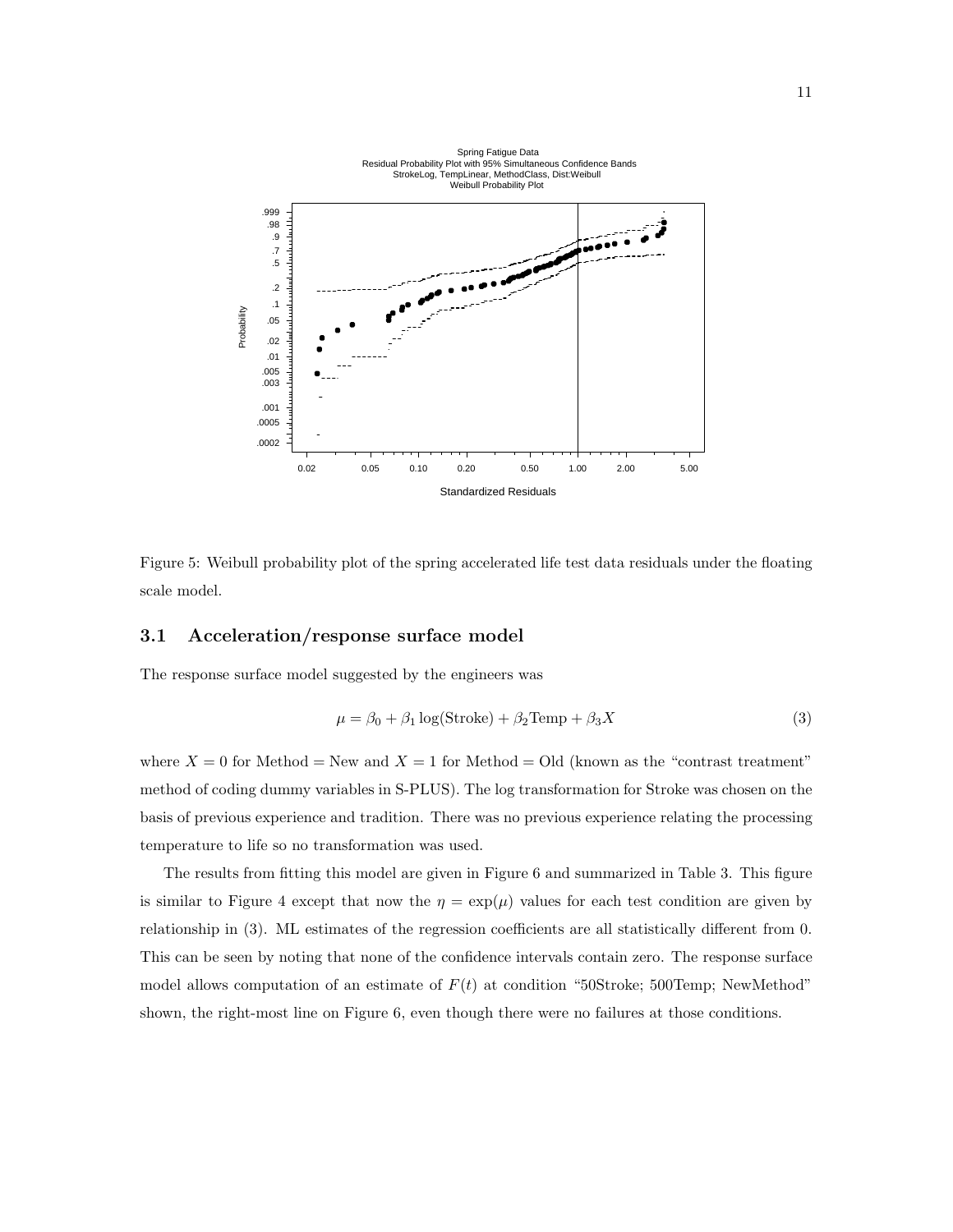Table 3: ML estimates of the linear response surface model for the spring accelerated life test data.

Spring Fatigue Data Maximum likelihood estimation results: Response units: Kilocycles Weibull Distribution

Relationship(s)

1 Stroke: Log

2 Temp: Linear

3 Method: Class

Model formula: Location ~ g(Stroke) + Temp + Method

Log likelihood at maximum point: -625.8

Parameter **Approx Conf.** Interval MLE Std.Err. 95% Lower 95% Upper (Intercept) 32.026951 2.4843571 27.157700 36.8962012 g(Stroke) -5.509575 0.5872085 -6.660482 -4.3586675 Temp -0.000883 0.0002709 -0.001414 -0.0003521 Method -1.272388 0.1475136 -1.561510 -0.9832671 sigma 0.569491 0.0539010 0.473067 0.6855691 weibull.beta 1.755954 0.1661969 1.458642 2.1138651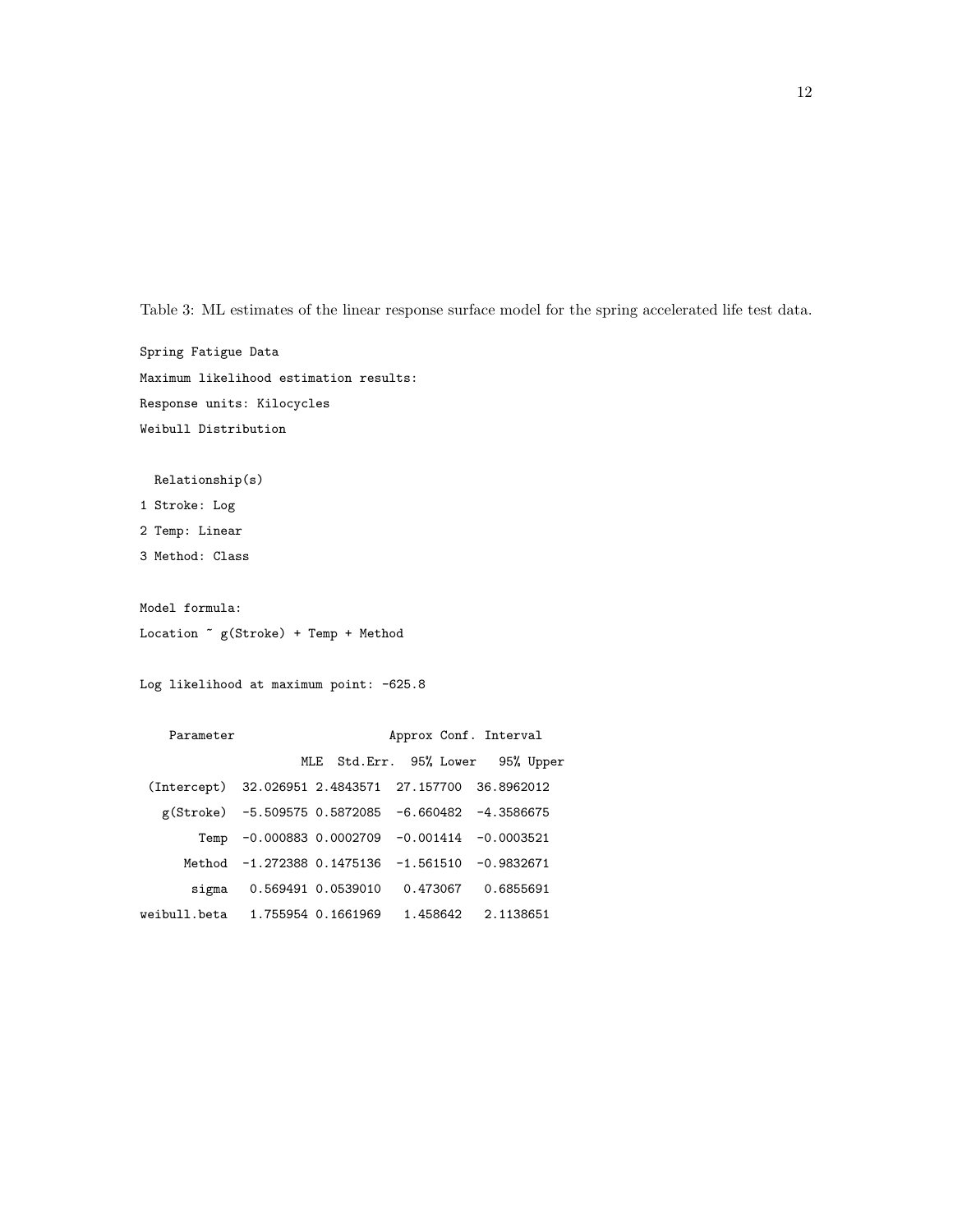

Spring Fatigue Data Model MLE StrokeLog, TempLinear, MethodClass, Dist:Weibull

Figure 6: Weibull probability plot of the spring accelerated life test data with ML response surface estimates of  $F(t)$ .

#### **3.2 Test for departure from the acceleration/response surface model**

To assess the adequacy of the response surface model, we can use Figure 6 to compare the nonparametric estimates (the plotted points) with the fitted  $F(t)$  lines, at each of the combinations of experimental factors. Because of the additional constraint of the relationship in (3) between the location of the distributions and the explanatory variables, there will be more deviations between the plotted points on nonparametric estimates and the fitted Weibull  $F(t)$  lines in Figure 6 than in Figure 4.

To test whether such deviations are statistically important, as opposed to being explainable by the natural random variability in the data, under the relationship in (3), we can again do a likelihood ratio test, this time comparing the results in Tables 2 and 3. The total log likelihood values from the corresponding models are −623.9 and −625.8, respectively. The log likelihood ratio statistic for the comparison is  $Q = 2 \times (-623.9 - (-625.8)) = 3.8$ . The difference in the number of parameters estimated in the two models (again ignoring the "50Stroke; 500Temp; NewMethod" combination where there were no failures) is  $12 - 5 = 7$ . The approximate p-value for the test comparing these two different models is  $Pr(\chi^2_7 > 3.8) = 0.1975$ , indicating that the differences between the two models can be explained by chance alone. This implies that there is not any strong evidence for lack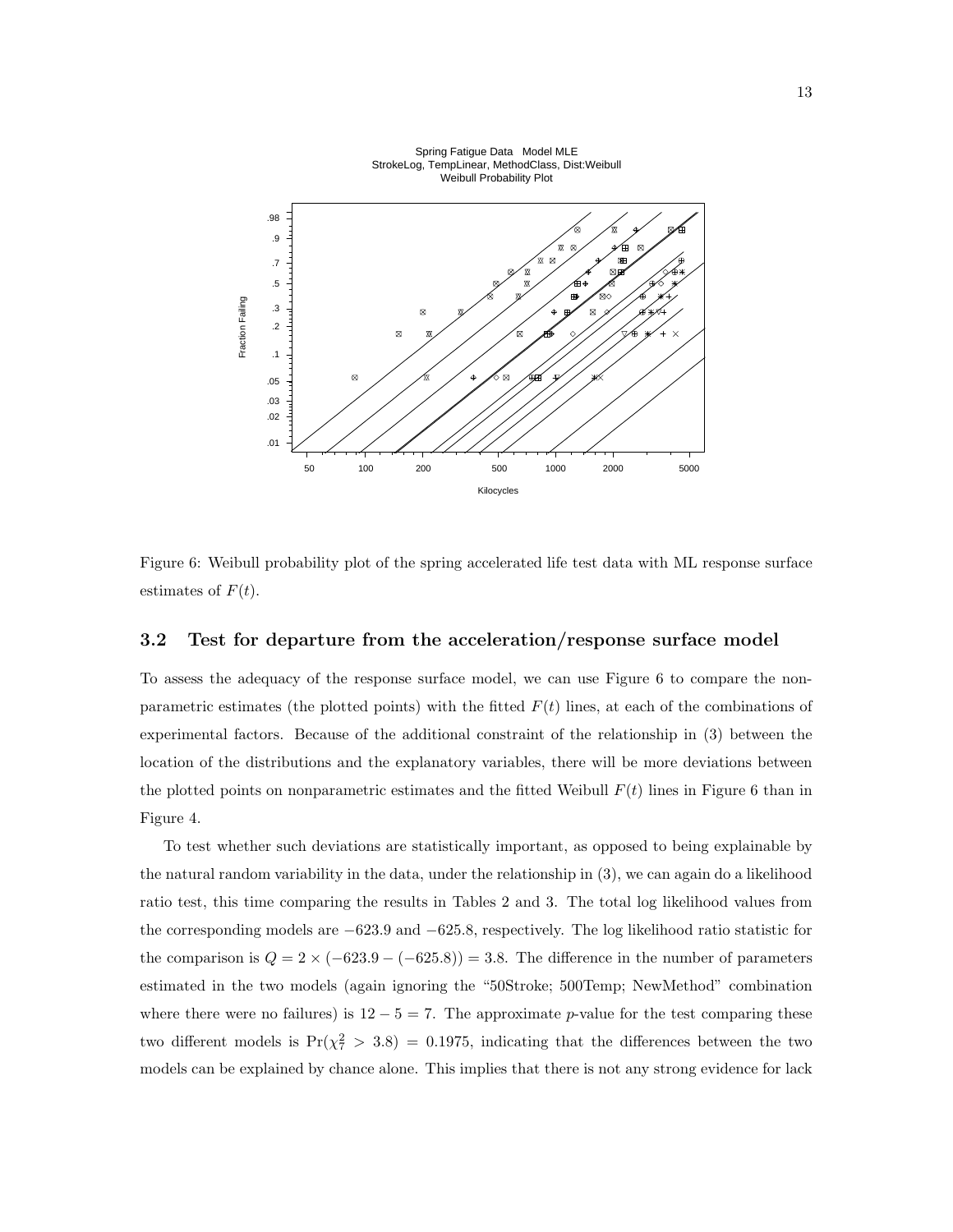of fit in the fitted regression model.

#### **3.3 Testing for interactions**

Although the relationship in (3) appears to fit the data well, it is important to make sure that there is no evidence of interaction in the data. To do such a check, we fit the following model

$$
\mu = \beta_0 + \beta_1 \log(\text{Temp}) + \beta_2 \text{Stroke} + \beta_3 X
$$
  
+ 
$$
\beta_4 \log(\text{Temp}) \times \text{Stroke} + \beta_5 \log(\text{Temp}) \times X + \beta_6 \text{Stroke} \times X
$$
 (4)

that adds two-factor interactions to the additive model in (3). As in (3),  $X = 0$  for Method = New and  $X = 1$  for Method  $=$  Old. Details of the model fit are not given here, but the total log likelihood for this model was −624.6 which is very close to the value of −623.9 for model (3). The log likelihood ratio statistics for the comparison is  $Q = 2 \times (-624.6 - (-623.9)) = 2.4$  with a difference in the number of parameters of  $8-5=3$ . The corresponding p-value is  $Pr(\chi^2_{3} > 2.4) = 0.716$ . Thus there is no evidence for interaction.

#### **3.4 Residual diagnostics**

Residual plots reveal departures from a fitted model. A traditional residual plot for this purpose plots the residuals versus the fitted  $\eta = \exp(\mu)$  values from the model. Such a plot for the spring fatigue life data and relationship in (3) is shown in Figure 7. In this example, there is one vertical line of points for each of the twelve combinations of the explanatory variables (although the fitted values for two of the combinations are so close together that it is difficult to see any separation). The triangles indicate right-censored residuals, corresponding to right-censored observations. Thus the actual residual, had there been no censoring, would have been larger (higher in Figure 7). Recognizing the meaning of the censored residuals, this plot does not indicate any apparent deviation from the assumed model.

#### **3.5 Comparison of old and new springs**

One of the purposes of the experiment was to compare the new and the old processing methods with respect to fatigue life. Figure 8 is a conditional model plot, giving estimates of the quantiles of the fatigue life distribution for the new and old methods, conditional on values of the other factors fixed at Temp  $= 600$  and Stroke  $= 20$ , the nominal values of these variables. The densities are actually smallest extreme value densities, corresponding to Weibull distributions being plotted on a log response axis.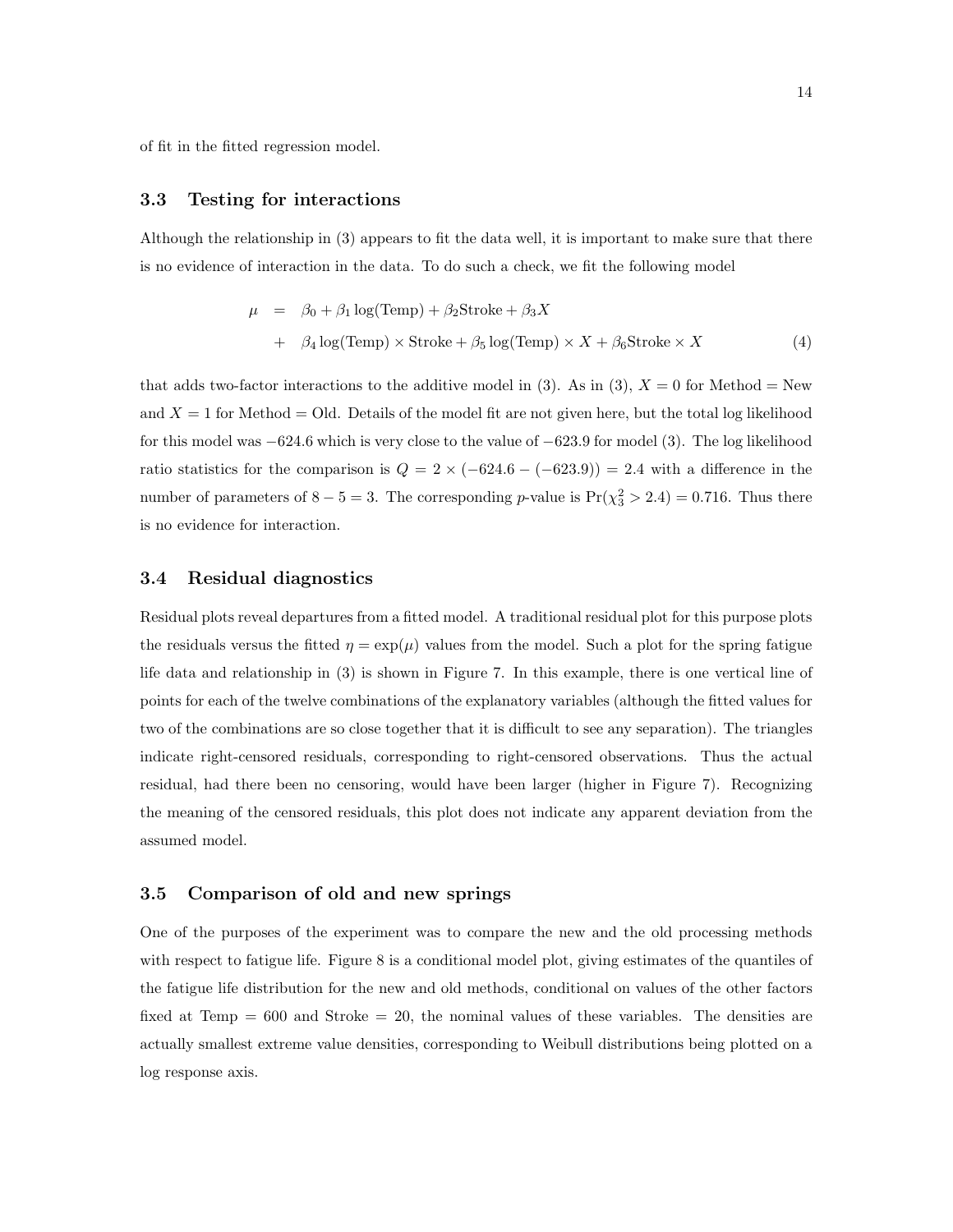

Figure 7: Plot of the spring accelerated life test data residuals versus fitted values  $\eta = \exp(\mu)$  from the model using (3).

Figure 8 suggests that the new method will produce springs with a longer fatigue life. Quantifying this finding, the coefficient corresponding to MethodOld in Table 3 is −1.272. Under the constant Weibull shape parameter model, this quantity has the interpretation of the difference between quantiles of the distributions of the old and new methods, on the log scale (e.g.,  $\mu_{\text{Old}} - \mu_{\text{New}}$ ). Alternatively, the ML estimate of any given quantile (such as B10) of the fatigue life distribution for the new method is  $\exp(\mu_{\text{Old}} - \mu_{\text{New}}) = \exp[-(\mu_{\text{New}} - \mu_{\text{Old}})] = \exp(1.272) = 3.57$  times larger than that for the old method. Again taking numbers from Table 3, a 95% confidence interval for this improvement factor is

$$
[\exp(0.9832672), \exp(1.561510)] = [2.67, 4.77].
$$

Thus there is strong statistical evidence that the new processing method results in springs with a longer fatigue life distribution.

#### **3.6 Estimate of B10 at nominal conditions**

Figure 9 is similar to Figure 6, except that it shows the ML estimate for  $F(t)$  for the new processing method with  $Temp = 600$  and  $Stroke = 20$ , the nominal values of these variables. This plot provides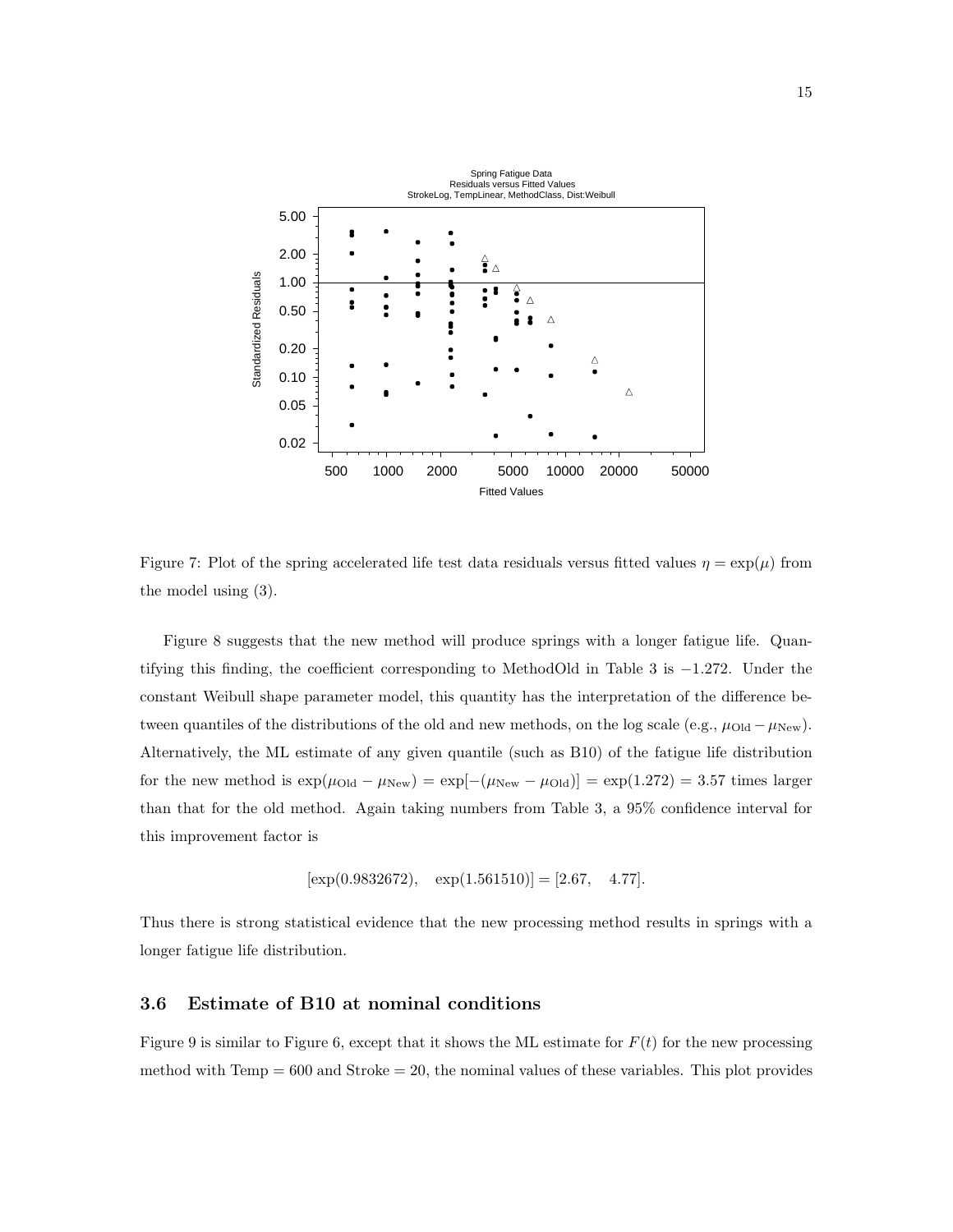

Figure 8: Conditional model plot showing the effect of processing method on spring life.

a visualization of the distribution of primary interest and the amount of extrapolation needed to make the desired inference.

The ML estimate of the 0.10 quantile (B10) of the fatigue life for the new processing method at Temp =  $600$  and Stroke =  $20$  is  $900$  megacycles. A normal approximation  $95\%$  confidence interval for B10 is [237 3,412] megacycles. The details for how to compute this estimate and the associated confidence interval are given in Section 19.2.4 of Meeker and Escobar (1998). Although the ML estimate exceeds the target value of 500 megacycles by a sizable margin, the lower confidence bound leaves some doubt as to whether the new spring will meet the reliability target if operated at 20 mils.

## **4 Effect of Stroke Displacement on Spring Life**

#### **4.1 Conditional model plot**

Figure 10 is a conditional model plot showing the fatigue life of springs manufactured with the new method at Temp  $= 600$ , as a function of Stroke. This plot also provides a useful visualization of extrapolation to Stroke  $= 20$  mils. Putting life on the horizontal axis is common practice in the fatigue literature when plotting cycles as a function of time.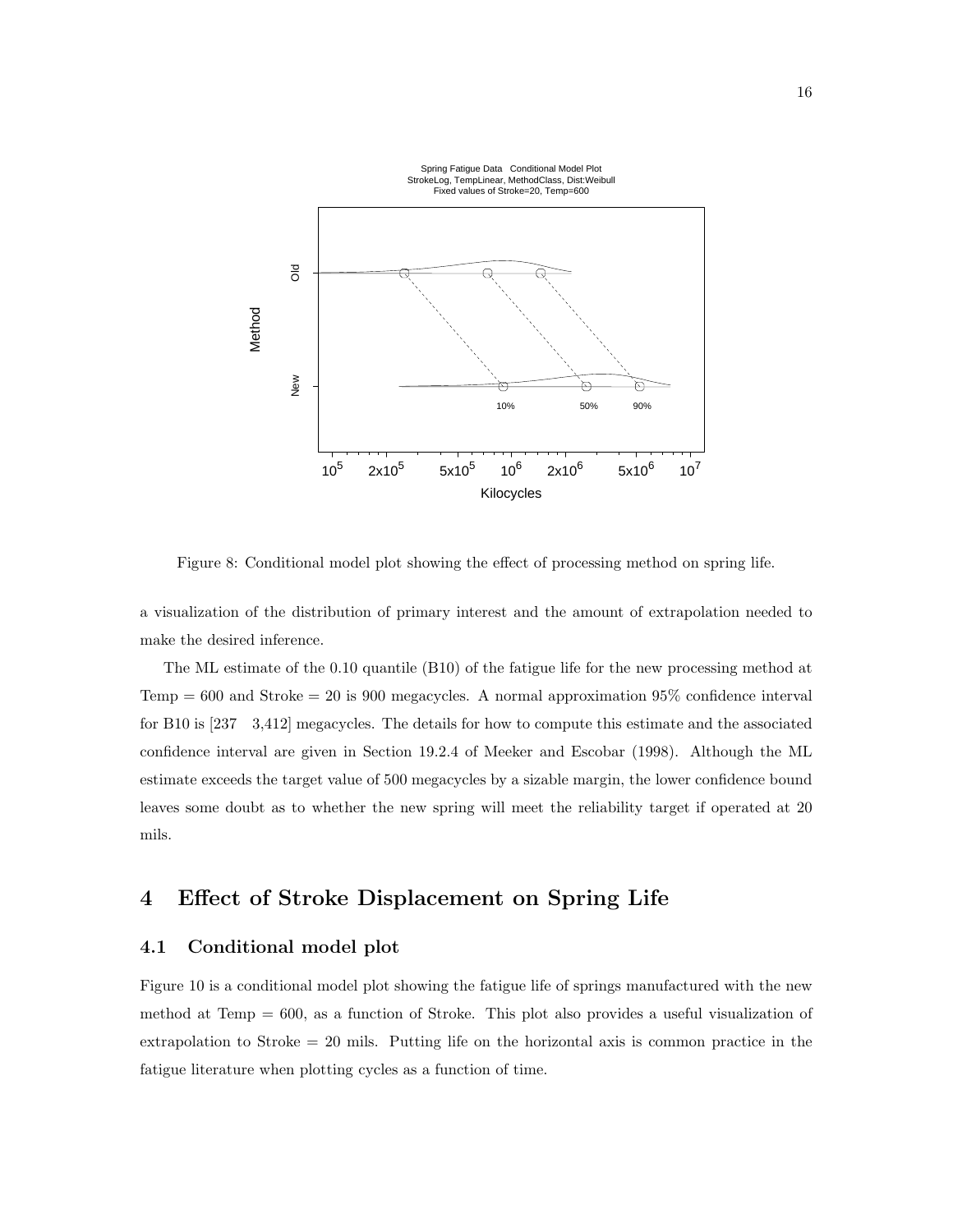

Figure 9: Weibull probability plot of the spring accelerated life test data with ML response surface estimates for the relationship in (3) with extrapolation to stroke displacement of 20 mils and normal approximation 95% pointwise confidence intervals.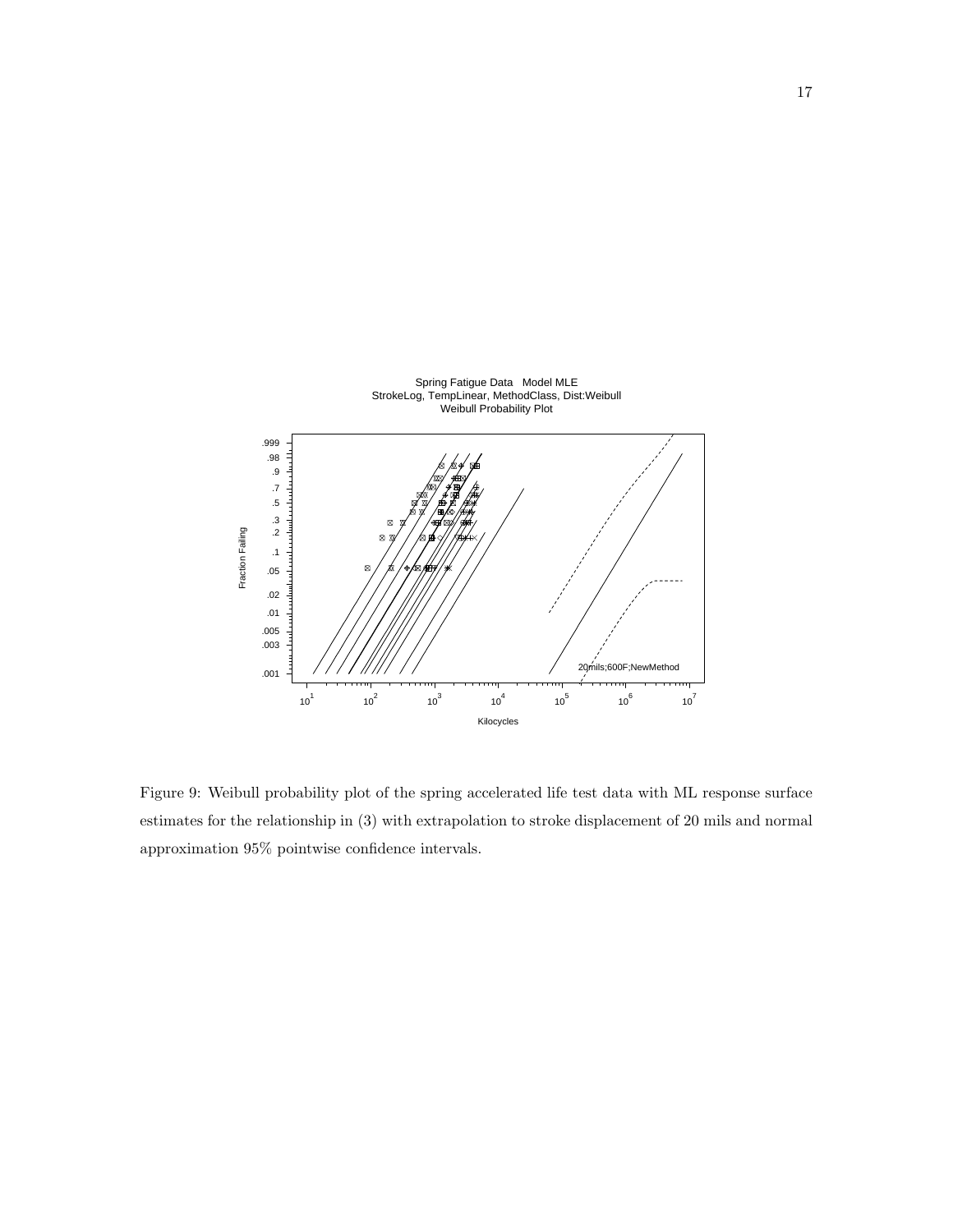

Figure 10: Conditional model plot showing the relationship between spring life and stroke displacement at  $600°$ F for the new processing method.

The confidence intervals shown in Figure 9 shows that there is a large amount of uncertainty in the estimate of  $F(t)$  at the nominal use conditions. This is primarily due to the large amount of extrapolation. It is important to recognize, however, that the width of the confidence interval reflects only statistical uncertainty due to a limited sample size. The interval does *not* reflect possible model error. In applications (such as the present application) model error could be substantially large. We investigate potential model error in the next section.

#### **4.2 Sensitivity to the assumed form of the stroke-life relationship**

The authors of the articles in Saltelli, Chan, and Scott (2000) describe different approaches to sensitivity analysis. One general, but useful, approach is to expand the formulation of the model by adding a parameter or parameters and investigating the effect of perturbing the added parameter(s), to see the effect on answers to questions of interest.

We take this approach here by extending the model in (3). We start by replacing log(Stroke) with the more general Box-Cox transformation (Box and Cox 1964) on Stroke. In particular, we fit the model

$$
\mu = \beta_0 + \beta_1 W + \beta_2 \text{Temp} + \beta_3 X \tag{5}
$$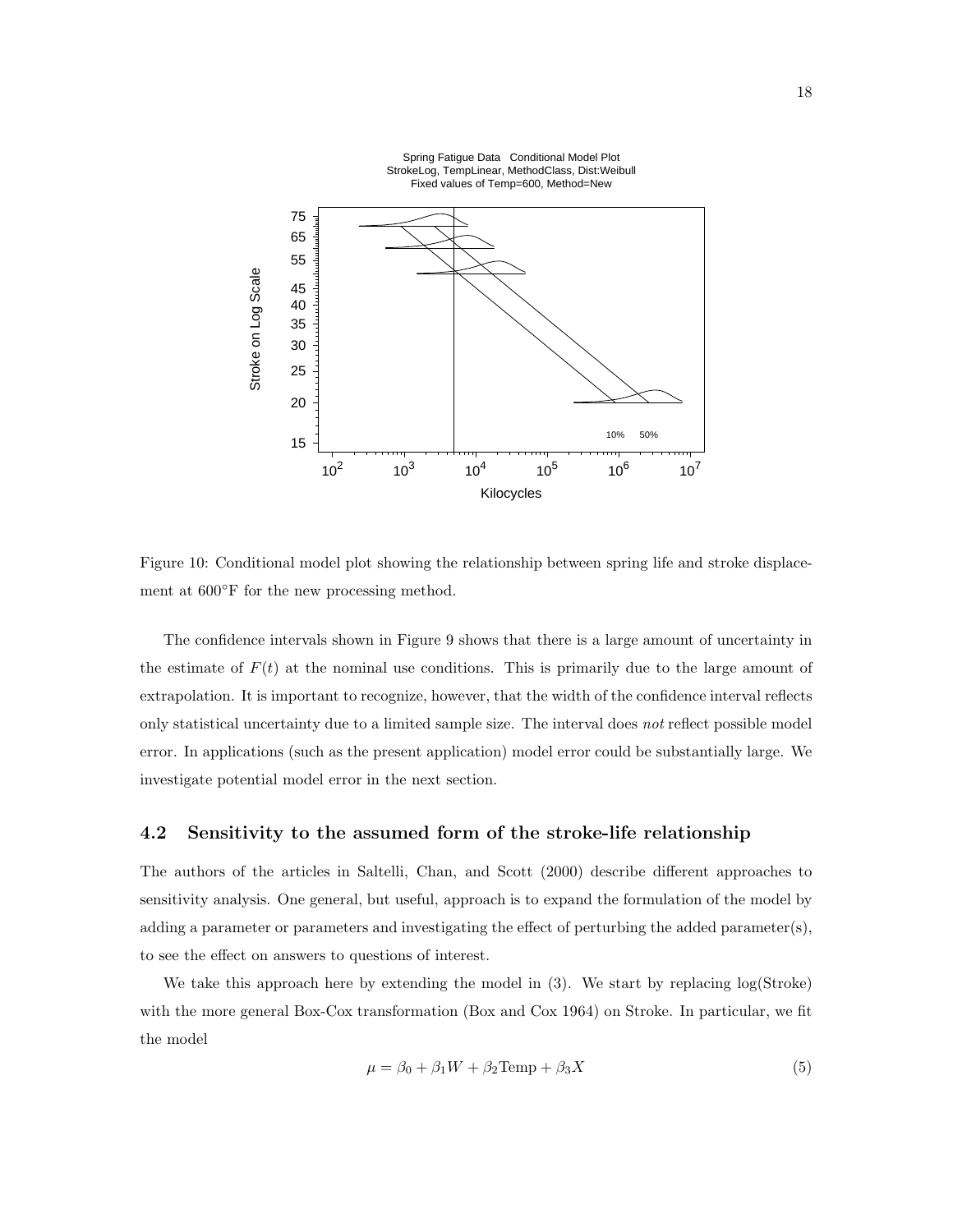

Figure 11: Plot of the ML estimate of the 0.10 quantile of spring life at 20 mils, 600◦F, using the new method versus the Stroke displacement Box-Cox transformation parameter  $\lambda$  with 95% confidence limits.

where

$$
W = \begin{cases} \frac{(\text{Stroke})^{\lambda} - 1}{\lambda} & \lambda \neq 0\\ \log(\text{Stroke}) & \lambda = 0. \end{cases}
$$
(6)

and, as in (3),  $X = 0$  for Method = New and  $X = 1$  for Method = Old. The Box-Cox Transformation (Box and Cox 1964) was originally proposed as a simplifying transformation for a response variable. Transformation of explanatory variables, however, provides a convenient extension of our regression modeling choices. Note that because W is a continuous function of  $\lambda$ , (6) provides a continuum of transformations for possible evaluation and model assessment. The Box-Cox transformation parameter  $\lambda$  can be varied over some range of values (e.g.,  $-1$  to 2) to see the effect of different stroke-life relationships on the fitted model and inferences of interest. The results from the analyses can be displayed in a number of different ways.

For the spring fatigue life example, Figure 11 is a plot of the 0.10 Weibull quantile estimates versus  $\lambda$  between -1 and 2. Approximate confidence intervals are also given. Note that  $\lambda = 0$ corresponds to the log transformation that is commonly used in fatigue life versus stress models. Also,  $\lambda = 1$  corresponds to no transformation (or, more precisely, a linear transformation that affects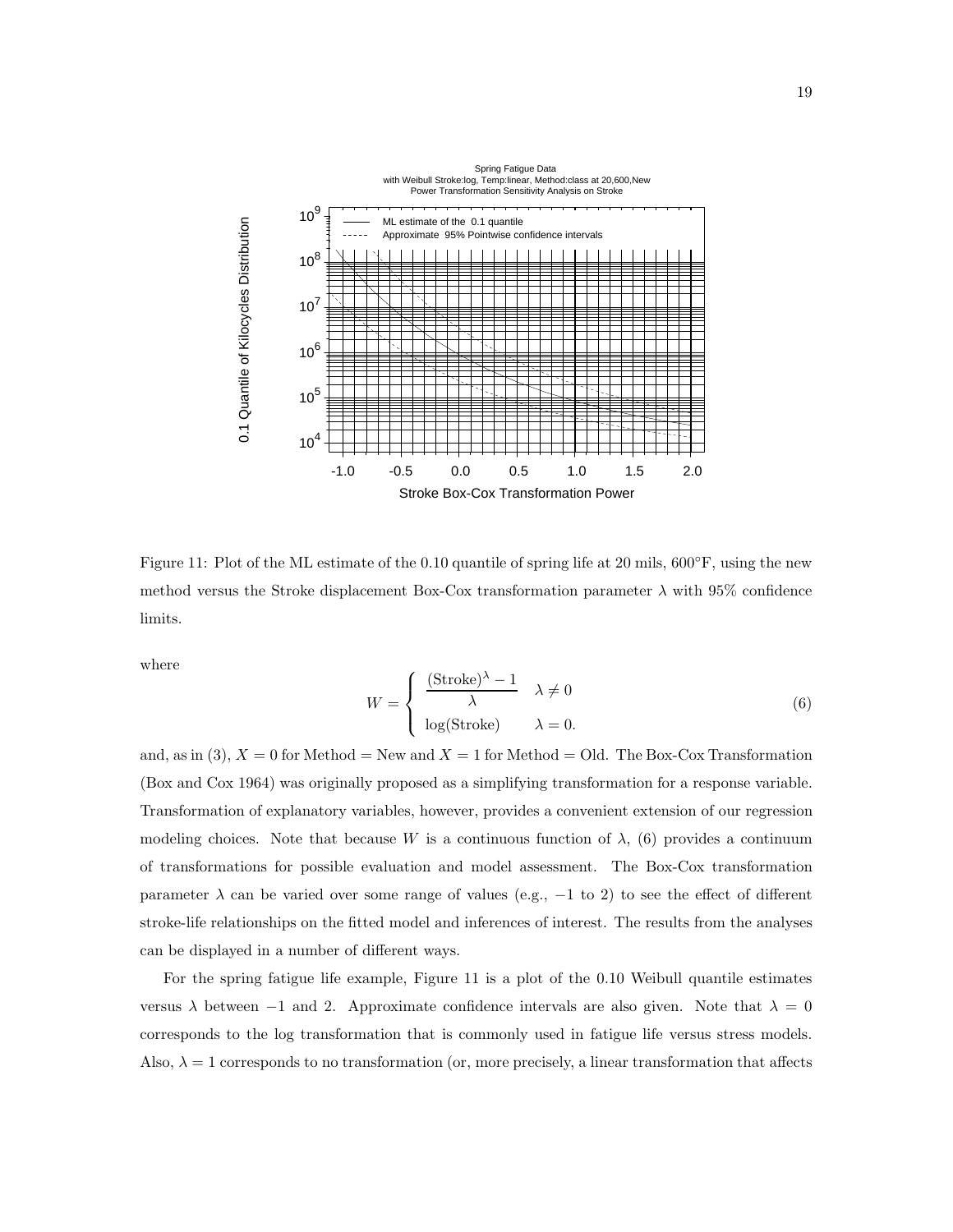

Figure 12: Profile likelihood plot for the Stroke Box-Cox transformation parameter  $\lambda$  in the spring life model.

the regression parameter values but not the underlying structure of the model). Figure 11 shows that fatigue life decreases by more than an order of magnitude as  $\lambda$  moves from 0 to 1. In particular, the ML estimate of the 0.10 quantile decreases from 900 megacycles to 84 megacycles when  $\lambda$  is changed from 0 to 1.

Figure 12 is a profile likelihood plot for the Box-Cox  $\lambda$  parameter, providing a visualization of what the data say about the value of this parameter. In this case the peak is at a value of  $\lambda$  close to 0; this is in agreement with the commonly used fatigue life/stress model. Values of  $\lambda$  close to 1 are less plausible, but cannot be ruled out, based on these data alone.

The engineers, based on experience with the same failure mode and similar materials, felt that the actual value of  $\lambda$  was near 0 (corresponding to the log transformation) and almost certainly less than 1. Then a conservative decision could be made by designing with an assumed value of  $\lambda = 1$ . Then, the somewhat optimistic evaluation in Section 4 would become somewhat pessimistic, relative to the 500 megacycle target.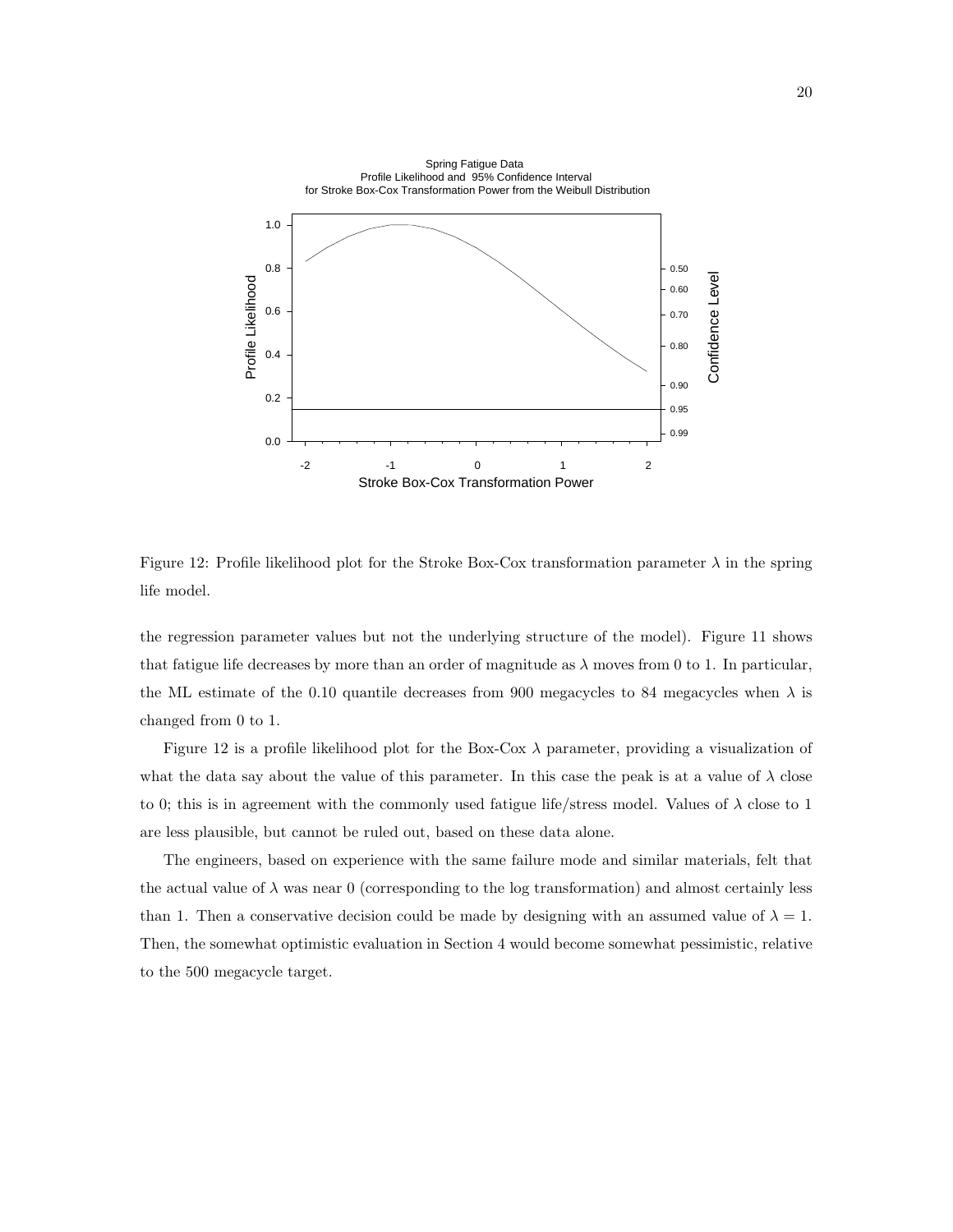

Figure 13: Conditional model plot showing the relationship between spring life and processing temperature for Stroke = 20 mils and the new processing method.

#### **4.3 Sensitivity to the assumed form of the temperature-life relationship**

The same kind of sensitivity study can be done with temperature. We omit the details here, as they are similar to the presentation in Section 4.2, but we present the graphical results. Figure 13 is a conditional model plot showing the fatigue life of springs manufactured with the new method at Stroke = 20 mils, as a function of Temp. This plot suggests that fatigue decreases somewhat with the level of this processing temperature. The nominal value of 600◦F is, however, in the high-life region. The engineers were also concerned about the adequacy of the assumed relationship between fatigue life and Temp, because they had no previous experience modeling temperature. Figure 14 is similar to Figure 11, except that it is the temperature relationship that is being perturbed. The figure shows that the estimates of the fatigue life distribution are not highly sensitive to the transformation power λ. Interestingly, the profile likelihood for the Temp Box-Cox transformation parameter  $\lambda$  (not shown here) is perfectly flat. This is because the data (with only two levels of temperature) do not provide any information about the nature of the transformation.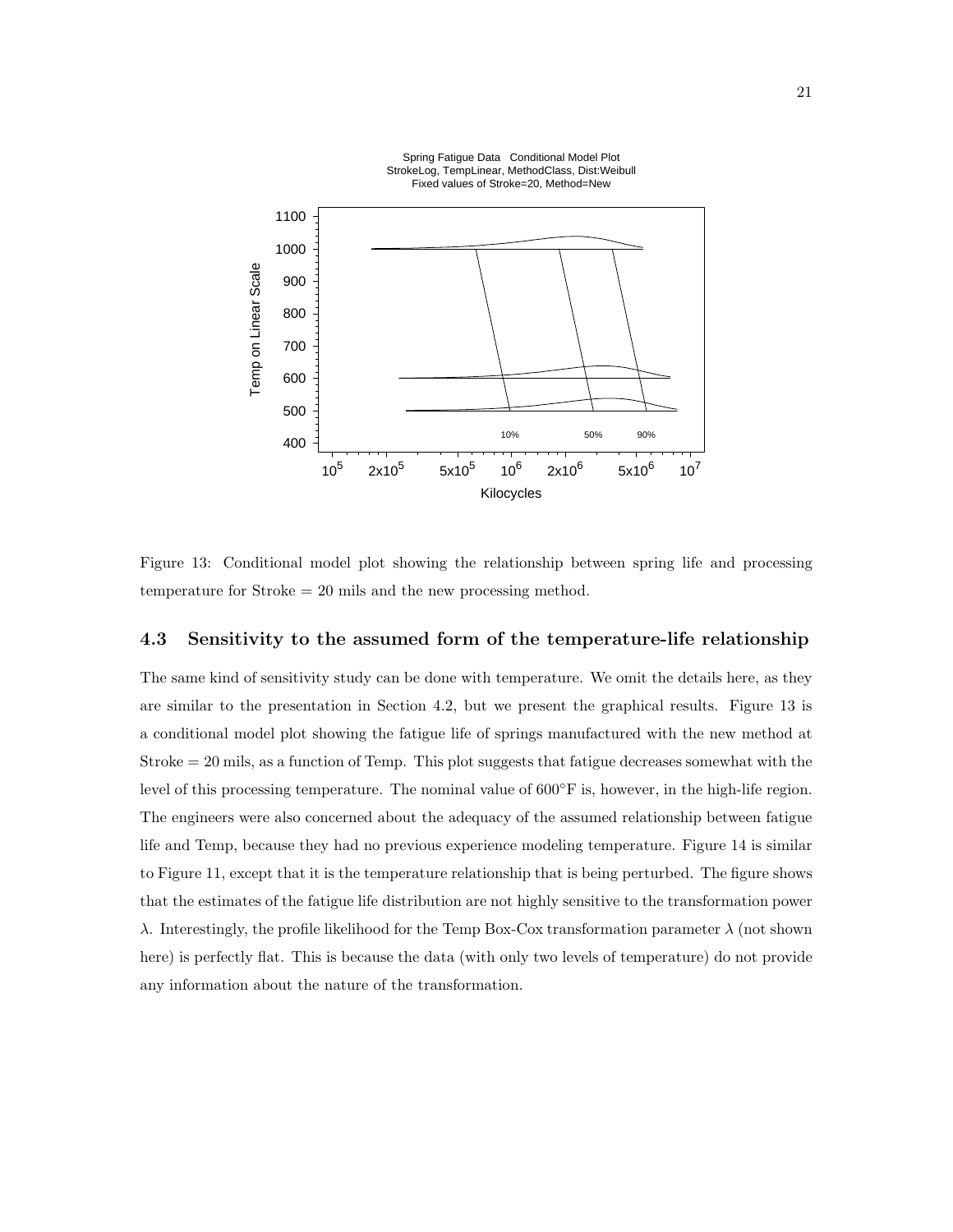

Figure 14: Plot of the 0.10 quantile of spring life versus the temperature Box-Cox transformation parameter  $\lambda$  with 95% confidence limits.

#### **4.4 Sensitivity to the assumed distribution**

The Weibull distribution fits the data well and it is easy to demonstrate that, in the extrapolation to the lower tail of the distribution, the Weibull distribution will give predictions of life that are shorter than those given by the lognormal distribution. To confirm this we can compare directly estimates from the two different distributions. Figure 15 is similar to Figure 11, except that instead of giving confidence intervals, plots of the 0.10 Weibull and lognormal quantiles versus  $\lambda$  are shown. The plot shows that the lognormal distribution estimates are optimistic relative to the Weibull distribution by about a factor of 1.3 over this range of  $\lambda$ . The factor for the .01 quantile is approximately 2.

## **5 Concluding Remarks**

It is often suggested that the extrapolation involved in accelerated testing requires the use of a model based on the physics or chemistry of the failure mechanism. While such a theoretical basis for extrapolation is clearly important and desirable, there are situations where important decisions need to be made with a model that is not firmly grounded in such theory. Due to limited time and resources that preclude the timely development of such theory, alternative approaches are needed.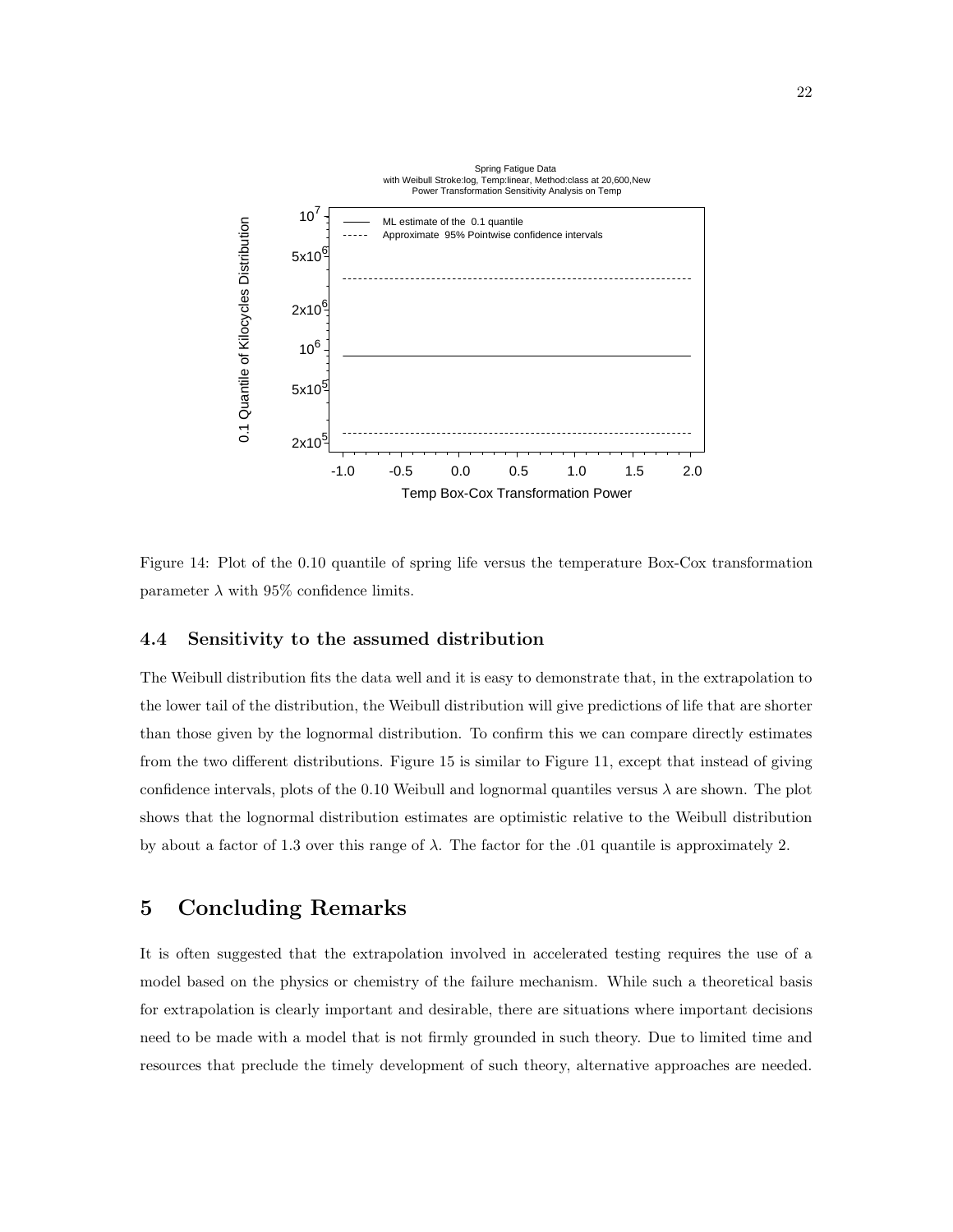

Figure 15: Plot of the 0.10 quantile of spring life versus the stroke displacement Box-Cox transformation parameter  $\lambda$  for the Weibull and lognormal distributions.

Most commonly, empirical models are used, based on previous experience and engineering judgment. Because of the uncertainty in such models, sensitivity analyses becomes especially important.

This paper shows how one can use sensitivity analyses to explore the effect that perturbations to the assumed model have on inferences. Even when a model based on the physics or chemistry of the failure mode is available, such sensitivity analyses are still important.

## **Acknowledgments**

We would like to thank Wayne Nelson, Wallace Blischke, and Pra Murthy for helpful comments on earlier versions of this paper.

## **References**

Box, G. E. P., and Cox, D. R. (1964), An analysis of transformations (with discussion), *Journal of the Royal Statistical Society, Series B* **26**, 211-252.

Condra, L. W. (2001), *Reliability Improvement with Design of Experiments*, Second Edition.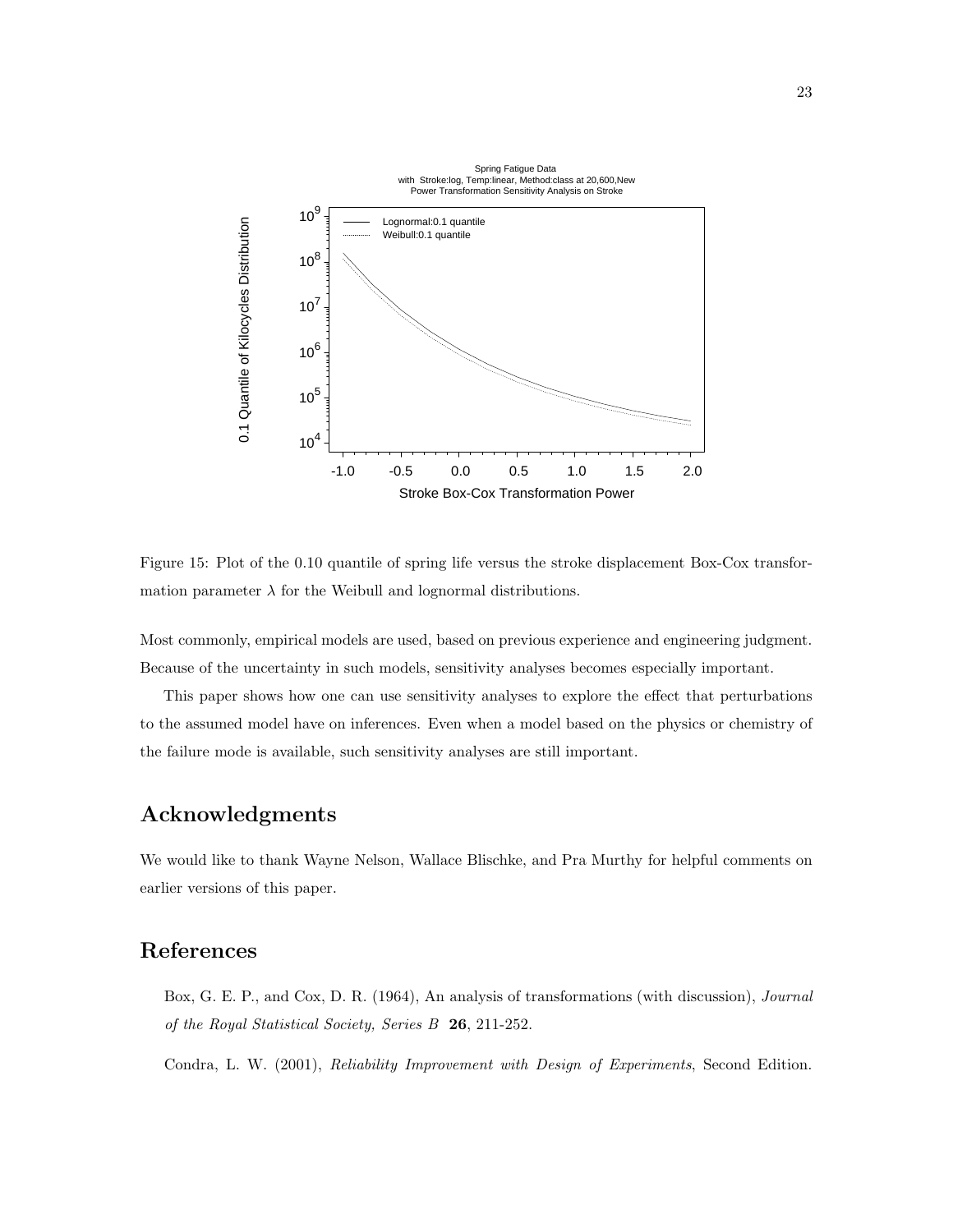Marcel Dekker: New York.

Meeker, W. Q. and Escobar, L. A. (1998), *Statistical Methods for Reliability Data*. John Wiley & Sons: New York.

Meeker, W. Q. and Escobar, L. A. (2002), *SPLIDA User's Manual*. Available from www.public.iastate.edu/˜splida.

Nelson, W. (1973), Analysis of residuals from censored data, *Technometrics*, **15**, 697–715.

Nelson, W. (1990), *Accelerated Testing: Statistical Models, Test Plans, and Data Analyses*. John Wiley & Sons: New York.

Pascual, F. G. and Meeker, W. Q. (1999), Estimating Fatigue Curves with the Random Fatigue-Limit Model (with discussion). *Technometrics* 41, 277-302.

Saltelli, A., Chan, K, and Scott, E. M. (2000), Editors, *Sensitivity Analyses*. John Wiley & Sons: New York.

Wu, C. F. J. and Hamada, M. (2000) *Experiments: Planning, Analysis, and Parameter Design Optimization*. John Wiley & Sons: New York.

#### **Exercises:**

- 1. Use SPLIDA (or other available software) to replicate the analyses in this chapter.
- 2. Compare the plots and the total log likelihood values from steps 4 and 5 in Appendix A. What does this tell you? (The difference in the number of parameters estimated in the two steps is  $22-12=10$ . A log likelihood difference of  $\chi^2_{.80,10}/2=6.721$  or more between the log likelihood values might be considered to be big enough to be statistically important.)
- 3. What information did the conditional model plot in step 8 above provide?
- 4. Overall, which explanatory variable (Temp or Stroke) seems to have a more important effect over the range of values used in the experiment? How can you tell?
- 5. If the old processing method had to be used, what would be a safe level of stroke displacement such that one could be 95% confidence that B10 will exceed 500 megacycles (500,000 kilocycles) if the processing temperature is 600◦F?
- 6. For the temperature relationship sensitivity analysis, the likelihood profile plot for the Box-Cox parameter is perfectly flat? Why?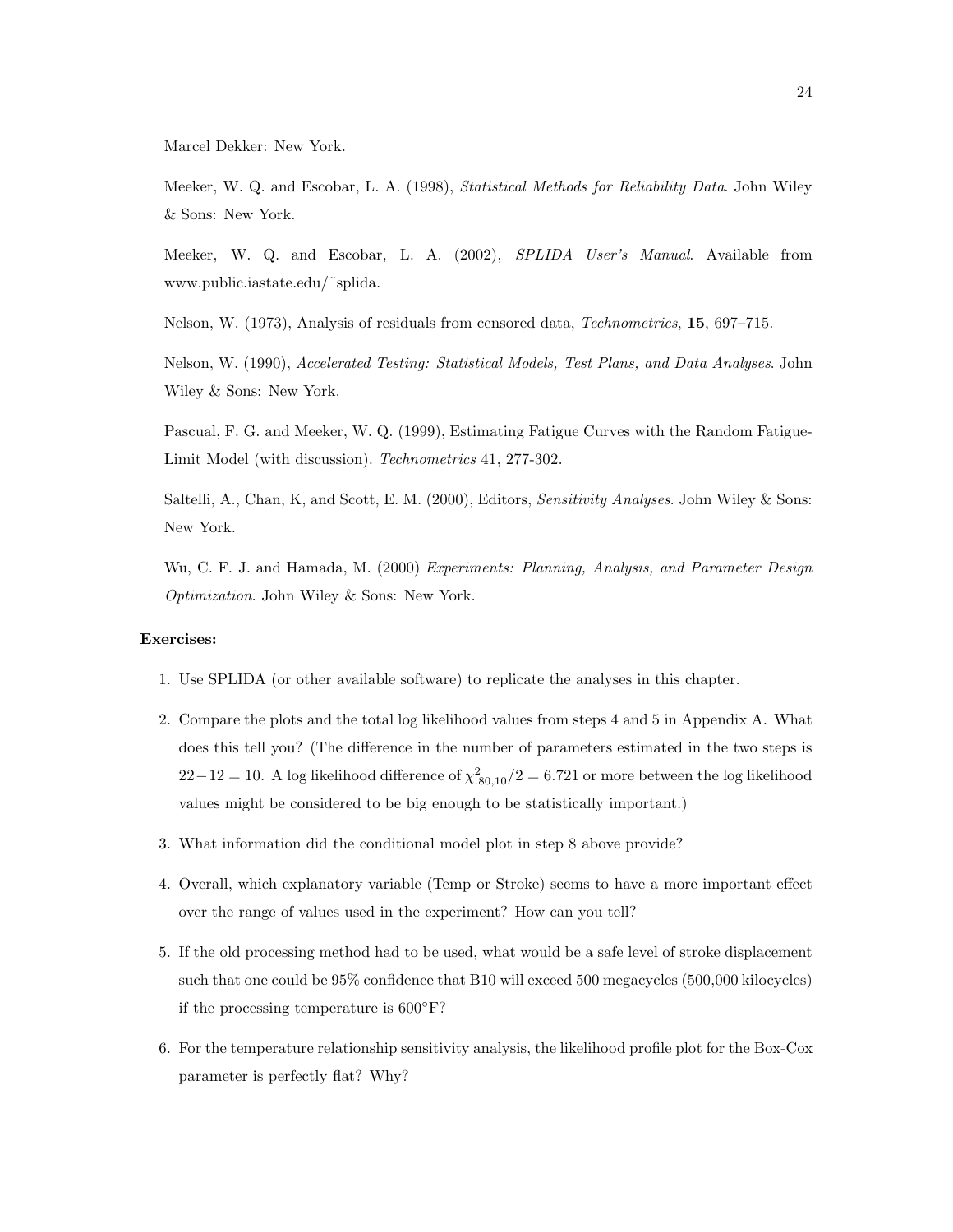- 7. The estimate of fatigue life at the nominal use conditions 20Stroke;600Temp;NewMethod is highly sensitive to the transformation used for the Stroke variable but not very sensitive to the transformation used for the Temp variable. Explain why.
- 8. In Section 4.2 it was noted that the Box-Cox transformation is a continuous function of the parameter  $\lambda$ . To see this, show that

$$
\lim_{\lambda \to 0} \frac{x^{\lambda} - 1}{\lambda} = \log(x)
$$

- 9. Explain why the Box-Cox transformation with  $\lambda = 1$  is, in terms of inferences on the failure time distribution, the same as no transformation.
- 10. Repeat the analysis in this paper using instead the lognormal distribution. How do the results compare within the range of the data? How do they compare outside of the range of the data?

## **Appendix**

## **A SPLIDA Commands for the Analyses**

This appendix gives explicit direction on how to use the SPLIDA (Meeker and Escobar 2002) software to do the the analyses described in this paper.

- 1. Use the data frame NewSpring (an example built into SPLIDA) to make the life data object NewSpring.ld, using Stroke, Temp, and Method as explanatory variables. Status is the censoring variable. Use Splida -> Make/edit/summary/view data object -> Summary/view data object or the object browser to view NewSpring.ld.
- 2. First use Splida -> Multiple regression (ALT) data analysis -> Censored data pairs plot to get scatter plots for all pairs of variables. Note that censored observations are denoted in the plots by an open triangle  $(\Delta)$  symbol.
- 3. Use Splida -> Multiple regression (ALT) data analysis -> Censored data scatter plot to make a scatter plot of the lifetimes versus Temp and lifetime versus Stroke. Use a log axes for life.
- 4. Use Splida -> Multiple regression (ALT) data analysis -> Probability plot and ML fit for individual conditions to obtain a probability plot analysis to allow a comparison of the failure-time distributions for the different combinations of levels of the explanatory variables. Choose the Weibull distribution for analyses.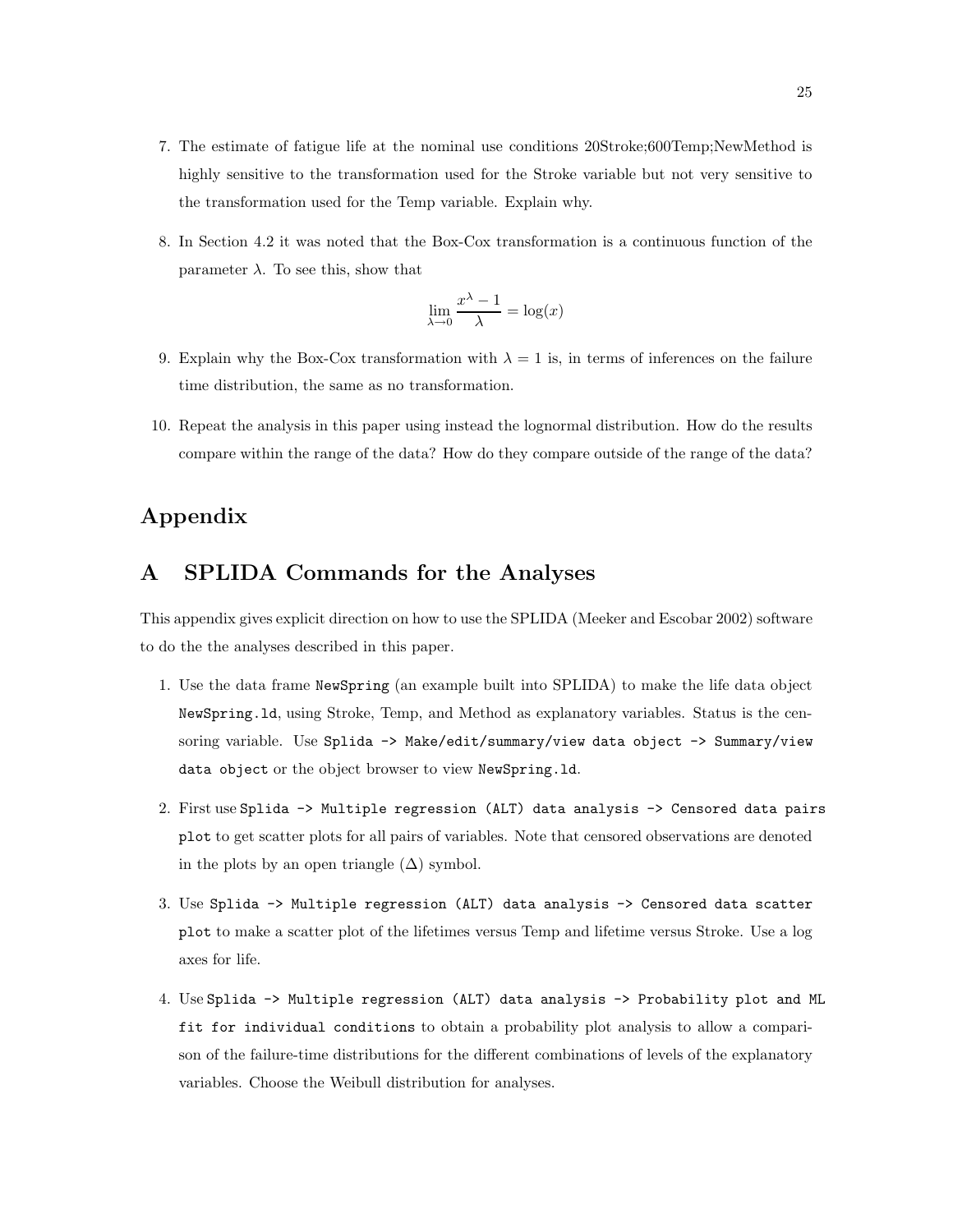- 5. Use Splida -> Multiple regression (ALT) data analysis -> Prob plot and ML fit for indiv cond: common shapes (slopes) to fit a model that has the same distribution shape at each combination of the explanatory variables, but allows the scale of the distribution to float.
- 6. Use Splida -> Multiple regression (ALT) data analysis -> Probability plot and fit of regression (acceleration) model to begin fitting different regression models to the data. Choose Stroke, Temp, and Method (in that order) as the explanatory variables. Specify the nominal use conditions and New method as  $20;600;$ New under "Specify new data for evaluation" on the Basic page of the dialog box. On the Model page, specify a log relationship for Stroke and a linear relationship for Temp. Visit the Tabular output page and request tables of failure probabilities and quantiles at  $20;600;$ New. Click Apply and examine the results.
- 7. Use Splida -> Regression residual analysis -> Residuals versus fitted values to obtain plots of the residuals versus the fitted values to look for evidence of lack of fit for models that you fit.
- 8. Use Splida -> Multiple regression (ALT) data analysis -> Conditional model plot to get a plot of the estimates of the Spring life distribution as a function of Stroke when temperature is 600◦F with the New processing method. On the Plot options page, request evaluation for Stroke over the range of 15 to 90 mils.
- 9. Do a similar evaluation, letting temperature vary from  $400°$ F to  $1000°$ F when Stroke=20 mils, for the new processing method.
- 10. Use Splida -> Multiple regression (ALT) data analysis -> Sensitivity analysis plot to check the sensitivity of estimates of B01 to the assumed relationships for Stroke when Stroke is 20 mils and Temp is  $600\textdegree F$ , and the processing method is "New." On the Other inputs page, Specify the evaluation powers by entering -2,2,.5 in the appropriate cell. Then click on "Apply."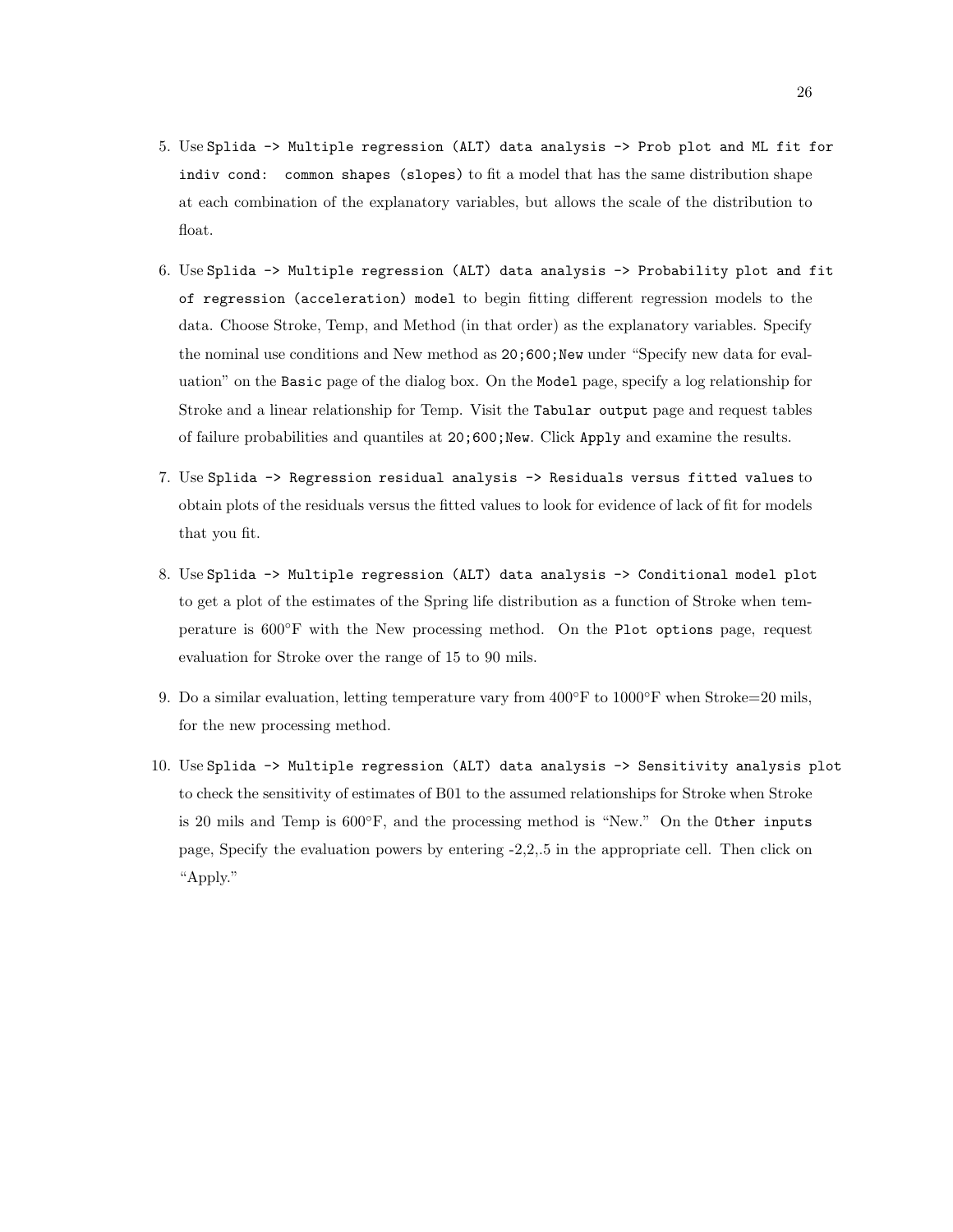## **Appendix**

## **B Spring Accelerated Life Test Data**

| Kilocycles | Stroke | Temp | Method     | Status    | Weight         |
|------------|--------|------|------------|-----------|----------------|
|            |        |      |            |           |                |
| 5000       | 50     | 500  | New        | Suspended | 9              |
| 3464       | 60     | 500  | New        | Failed    | 1              |
| 1016       | 60     | 500  | <b>New</b> | Failed    | 1              |
| 2287       | 60     | 500  | New        | Failed    | 1              |
| 5000       | 60     | 500  | New        | Suspended | 6              |
| 2853       | 70     | 500  | New        | Failed    | 1              |
| 3199       | 70     | 500  | <b>New</b> | Failed    | $\mathbf{1}$   |
| 752        | 70     | 500  | New        | Failed    | 1              |
| 2843       | 70     | 500  | New        | Failed    | $\mathbf{1}$   |
| 4196       | 70     | 500  | New        | Failed    | $\mathbf{1}$   |
| 2592       | 70     | 500  | New        | Failed    | $\overline{1}$ |
| 4542       | 70     | 500  | New        | Failed    | $\mathbf{1}$   |
| 5000       | 70     | 500  | New        | Suspended | $\overline{2}$ |
| 997        | 50     | 500  | Old        | Failed    | $\mathbf{1}$   |
| 3904       | 50     | 500  | Old        | Failed    | $\mathbf{1}$   |
| 3674       | 50     | 500  | Old        | Failed    | $\mathbf{1}$   |
| 3644       | 50     | 500  | Old        | Failed    | 1              |
| 5000       | 50     | 500  | Old        | Suspended | 5              |
| 2193       | 60     | 500  | Old        | Failed    | 1              |
| 2785       | 60     | 500  | Old        | Failed    | $\mathbf{1}$   |
| 4006       | 60     | 500  | Old        | Failed    | 1              |
| 1967       | 60     | 500  | Old        | Failed    | 1              |
| 1756       | 60     | 500  | Old        | Failed    | 1              |
| 650        | 60     | 500  | Old        | Failed    | $\mathbf{1}$   |
| 1995       | 60     | 500  | Old        | Failed    | 1              |
| 1563       | 60     | 500  | Old        | Failed    | $\mathbf{1}$   |
| 551        | 60     | 500  | Old        | Failed    | 1              |

Table 4: The spring accelerated life test data.

*continued on next page*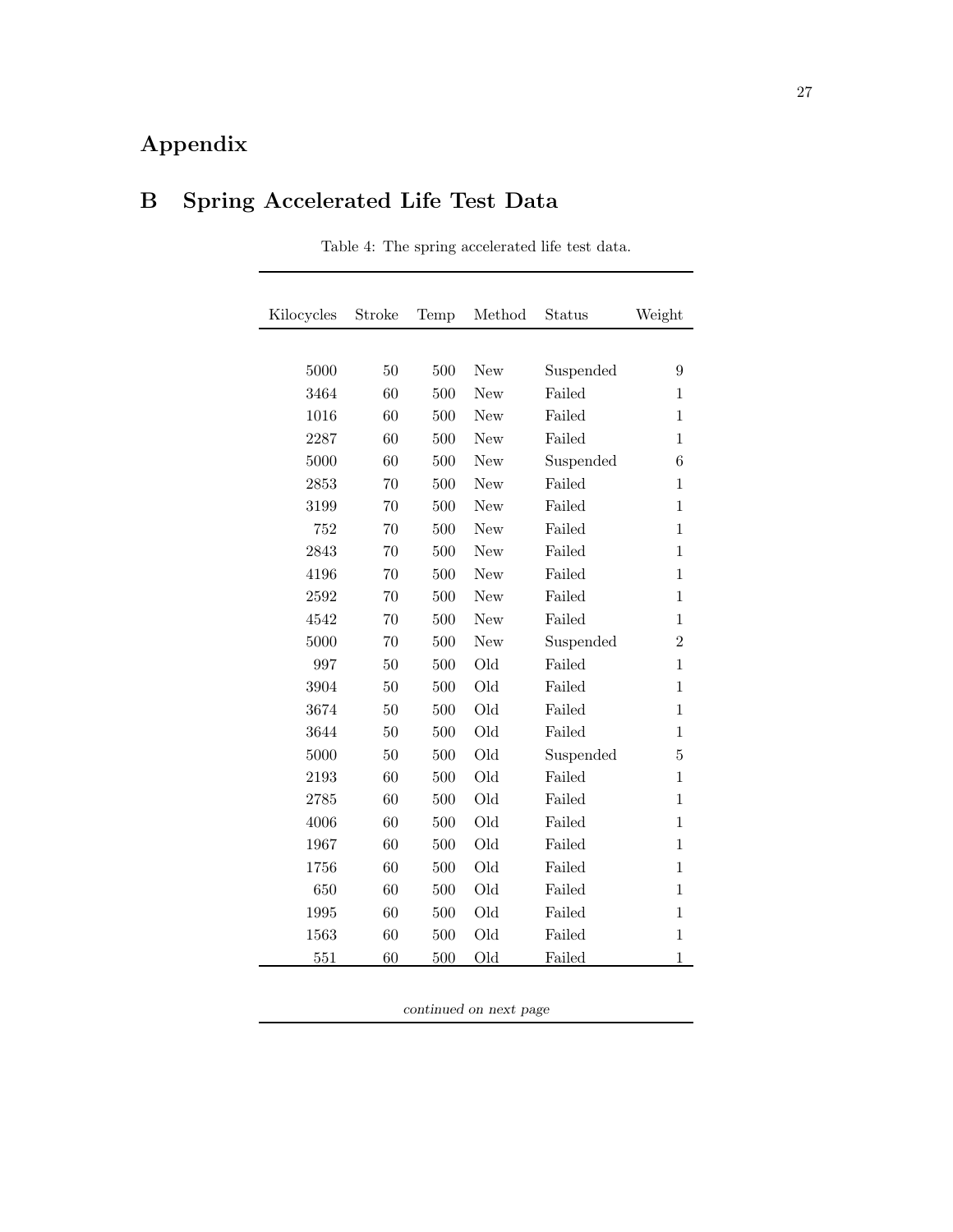| Kilocycles | Stroke | Temp | Method     | Status    | Number       |
|------------|--------|------|------------|-----------|--------------|
| 211        | 70     | 500  | Old        | Failed    | 1            |
| 319        | 70     | 500  | Old        | Failed    | $\mathbf{1}$ |
| 712        | 70     | 500  | Old        | Failed    | $\mathbf 1$  |
| 707        | 70     | 500  | Old        | Failed    | $\mathbf 1$  |
| 2029       | 70     | 500  | Old        | Failed    | $\mathbf{1}$ |
| 638        | 70     | 500  | Old        | Failed    | $\mathbf 1$  |
| 1065       | 70     | 500  | Old        | Failed    | $\mathbf{1}$ |
| 834        | 70     | 500  | Old        | Failed    | $\mathbf 1$  |
| 218        | 70     | 500  | Old        | Failed    | $\mathbf{1}$ |
| 4241       | 50     | 1000 | New        | Failed    | $\mathbf 1$  |
| 1715       | 50     | 1000 | New        | Failed    | $\mathbf 1$  |
| 5000       | 50     | 1000 | New        | Suspended | 7            |
| 3158       | 60     | 1000 | New        | Failed    | $\mathbf 1$  |
| 3545       | 60     | 1000 | New        | Failed    | $\mathbf{1}$ |
| 4188       | 60     | 1000 | New        | Failed    | $\mathbf 1$  |
| 4583       | 60     | 1000 | New        | Failed    | $\mathbf{1}$ |
| 1595       | 60     | 1000 | <b>New</b> | Failed    | $\mathbf{1}$ |
| 3030       | 60     | 1000 | New        | Failed    | 1            |
| 5000       | 60     | 1000 | New        | Suspended | 3            |
| 2196       | 70     | 1000 | New        | Failed    | $\mathbf 1$  |
| 808        | 70     | 1000 | New        | Failed    | $\mathbf 1$  |
| 2257       | 70     | 1000 | New        | Failed    | $\mathbf{1}$ |
| 1147       | 70     | 1000 | New        | Failed    | $\mathbf 1$  |
| 1296       | 70     | 1000 | New        | Failed    | $\mathbf{1}$ |
| 1243       | 70     | 1000 | New        | Failed    | $\mathbf 1$  |
| 2309       | 70     | 1000 | New        | Failed    | $\mathbf 1$  |
| 4563       | 70     | 1000 | New        | Failed    | $\mathbf 1$  |
| 901        | 70     | 1000 | New        | Failed    | $\mathbf{1}$ |
| 489        | 50     | 1000 | Old        | Failed    | $\mathbf{1}$ |
| 3756       | 50     | 1000 | Old        | Failed    | 1            |
| 1230       | 50     | 1000 | Old        | Failed    | $\mathbf{1}$ |
| 3562       | 50     | 1000 | Old        | Failed    | 1            |
| 1898       | 50     | 1000 | Old        | Failed    | 1            |
| 1855       | $50\,$ | 1000 | Old        | Failed    | 1            |
| 5000       | 50     | 1000 | Old        | Suspended | 3            |

*continued on next page*